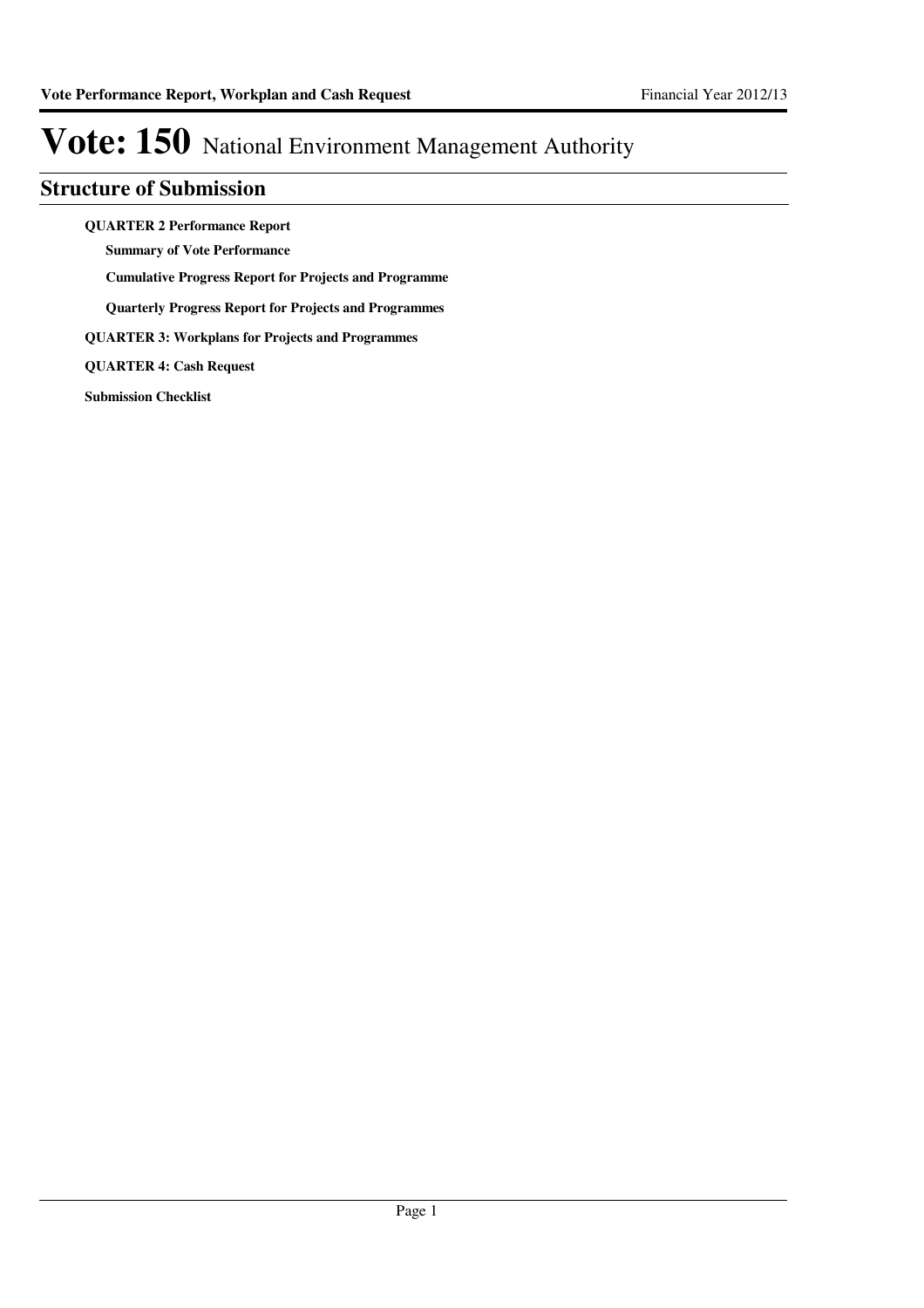## **HALF-YEAR: Highlights of Vote Performance**

## *V1: Summary of Issues in Budget Execution*

*This section provides an overview of Vote expenditure* 

**(i) Snapshot of Vote Releases and Expenditures**

Table V1.1 below summarises cumulative releases and expenditures by the end of the quarter:

### **Table V1.1: Overview of Vote Expenditures (UShs Billion)**

| (i)                           | <i>Excluding Arrears, Taxes</i> | <b>Approved</b><br><b>Budget</b> | <b>Released</b><br>by End | <b>Spent by</b><br><b>End Dec</b> | % Budget<br><b>Released</b> | <b>Spent</b> | % Budget % Releases<br><b>Spent</b> |
|-------------------------------|---------------------------------|----------------------------------|---------------------------|-----------------------------------|-----------------------------|--------------|-------------------------------------|
|                               | Wage                            | 2.419                            | 1.714                     | 1.327                             | 70.9%                       | 54.9%        | 77.4%                               |
| Recurrent                     | Non Wage                        | 2.111                            | 1.378                     | 1.323                             | 65.3%                       | 62.7%        | 96.0%                               |
|                               | GoU                             | 0.970                            | 0.611                     | 0.600                             | 63.0%                       | 61.9%        | 98.2%                               |
| Development                   | Donor*                          | 0.000                            | 1.732                     | 0.000                             | N/A                         | N/A          | $0.0\%$                             |
|                               | <b>GoU</b> Total                | 5.500                            | 3.703                     | 3.251                             | 67.3%                       | 59.1%        | $87.8\%$                            |
| <b>Total GoU+Donor (MTEF)</b> |                                 | 5.500                            | 5.435                     | 3.251                             | 98.8%                       | $59.1\%$     | 59.8%                               |
| ( <i>ii</i> ) Arrears         | Arrears                         | 0.000                            | 0.000                     | 0.000                             | N/A                         | N/A          | N/A                                 |
| and Taxes                     | $Taxes**$                       | 0.300                            | 0.000                     | 0.000                             | $0.0\%$                     | $0.0\%$      | N/A                                 |
|                               | <b>Total Budget</b>             | 5.800                            | 5.435                     | 3.251                             | $93.7\%$                    | 56.0%        | 59.8%                               |
| <i>(iii)</i> Non Tax Revenue  |                                 | 0.000                            | 0.000                     | 0.000                             | N/A                         | N/A          | N/A                                 |
|                               | <b>Grand Total</b>              | 5.800                            | 5.435                     | 3.251                             | $93.7\%$                    | 56.0%        | 59.8%                               |
|                               | Excluding Taxes, Arrears        | 5.500                            | 5.435                     | 3.251                             | 98.8%                       | 59.1%        | 59.8%                               |

The table below shows cumulative releases and expenditures to the Vote by Vote Function :

### **Table V1.2: Releases and Expenditure by Vote Function\***

| <b>Billion Uganda Shillings</b>  | Approved      | <b>Released</b> | <b>Spent</b> |          | % Budget % Budget | $\%$                     |
|----------------------------------|---------------|-----------------|--------------|----------|-------------------|--------------------------|
|                                  | <b>Budget</b> |                 |              | Released | <i>Spent</i>      | Releases<br><b>Spent</b> |
| VF:0951 Environmental Management | 5.50          | 5.44            | 3.25         | 98.8%    | 59.1%             | 59.8%                    |
| <b>Total For Vote</b>            | 5.50          | 5.44            | 3.25         | $98.8\%$ | $59.1\%$          | 59.8%                    |

*\* Excluding Taxes and Arrears*

#### **(ii) Matters to note in budget execution**

Major challenges are under staffing and stagnant funding levels even when new environmental issues come up. Major areas than remain unfunded are restoration of Lake Victoria Shoreline Fragile Ecosystems, Capacity in sustainable oil and gas development and monitoring and implementation of RIO+20 commitments.

### **Table V1.3: High Unspent Balances and Over-Expenditure in the Domestic Budget (Ushs Bn)**

*(i) Major unpsent balances*

*(ii) Expenditures in excess of the original approved budget*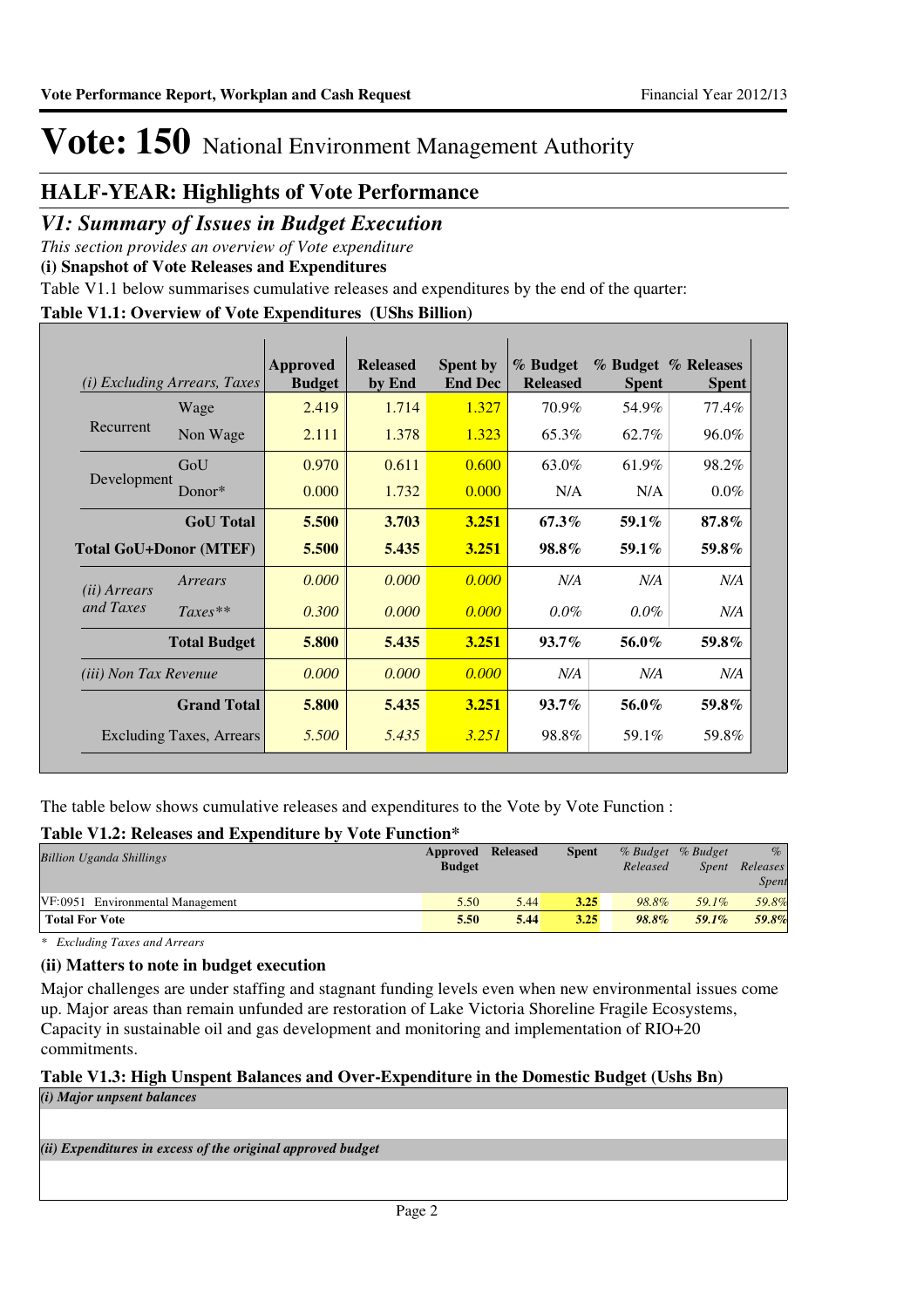## **HALF-YEAR: Highlights of Vote Performance**

*\* Excluding Taxes and Arrears*

## *V2: Performance Highlights*

*This section provides highlights of output performance, focusing on key outputs and actions impelemented to improve section performance.*

| <i>Vote, Vote Function</i><br><b>Key Output</b>              | <b>Approved Budget and</b><br><b>Planned outputs</b>                                                                                                                                                                                                                                                        | <b>Cumulative Expenditure</b><br>and Performance                                                                | <b>Status and Reasons for</b><br>any Variation from Plans                           |
|--------------------------------------------------------------|-------------------------------------------------------------------------------------------------------------------------------------------------------------------------------------------------------------------------------------------------------------------------------------------------------------|-----------------------------------------------------------------------------------------------------------------|-------------------------------------------------------------------------------------|
| <b>Vote Function: 0951 Environmental Management</b>          |                                                                                                                                                                                                                                                                                                             |                                                                                                                 |                                                                                     |
| Output: 095102                                               |                                                                                                                                                                                                                                                                                                             | Environmental compliance and enforcement of the law, regulations and standards                                  |                                                                                     |
|                                                              | <i>Description of Performance:</i> Inspection & surveillances on<br>restored wetlands; 2 Municipal<br>Solid Waste Composting<br>(MSW) plants supported;<br>Legislative review to oil, gas $\&$<br>waste management conducted;<br>20 newe Districts supported on<br>formulation/enforcement of<br>Ordinances | 621 inspections were carried<br>out<br>402<br>EIA reports were reviewed and<br>approved out of the 600 received | The funds for restoration were<br>not released. This is a season<br>based activity. |
| Performance Indicators:                                      |                                                                                                                                                                                                                                                                                                             |                                                                                                                 |                                                                                     |
| No. of restoration<br>activities/microporojects<br>conducted | 10                                                                                                                                                                                                                                                                                                          | $\theta$                                                                                                        |                                                                                     |
| No. of environmental<br>inspections and audits<br>conducted  | 1200                                                                                                                                                                                                                                                                                                        | 621                                                                                                             |                                                                                     |
| No. of EIA reports reviewed<br>and approved                  | 800                                                                                                                                                                                                                                                                                                         | 402                                                                                                             |                                                                                     |
| Output Cost:                                                 | UShs Bn:<br>1.221                                                                                                                                                                                                                                                                                           | UShs Bn:<br>0.791                                                                                               | % Budget Spent:<br>64.8%                                                            |
| <b>Vote Function Cost</b>                                    | <b>UShs Bn:</b>                                                                                                                                                                                                                                                                                             | 5.500 UShs Bn:                                                                                                  | 59.1%<br>3.251 % Budget Spent:                                                      |
| <b>Cost of Vote Services:</b>                                | $UShs Bn$ :                                                                                                                                                                                                                                                                                                 | 5.500 UShs Bn:                                                                                                  | 3.251 $%$ Budget Spent:<br>59.1%                                                    |

#### **Table V2.1: Key Vote Output Indicators and Expenditures\***

*\* Excluding Taxes and Arrears*

621 environmental inspections and audits were conducted out the 1200 planned focusing on oil and gas, tanneries, baseline verification and post EIA inspections, 402 EIA reports were reviewed and approved out of 600 received and 14 Districts mentored on decentralized environment management and integration of environmental sustainability at local government level.

09 EPF personnel were supported to carry out their operations (surveillance monitoring and enforcement) and demonstration and reading materials (flyers, brochures, magazines,) on Green Economy and Sustainable Development produced.

17 municipalities supported to improve on solid waste management systems (Arua, Gulu, Lira, Soroti, Mbale, Tororo, Busia, Jinja, Mukono, Entebbe, Mityana, Masindi, Hoima, Fort Portal, Kasese, Mbarara, and Kabale). Support included; 9 wheel loaders for the second phase municipalities, Constriction of 3 municipal solid waste composting sites for Arua, Hoima and Masindi, 221 waste collection skips municipalities, 16 skip lifters for 8 municipalities and Capacity building for continuous improvement in efficiency and effectiveness (training and monitoring).

14 districts mentored on decentralized environmental management

Registration of ENR NGOs and consultations on developing an ENR NGO directory initiated.

Collaborative networks for ENR management were strengthened and environmental sustainability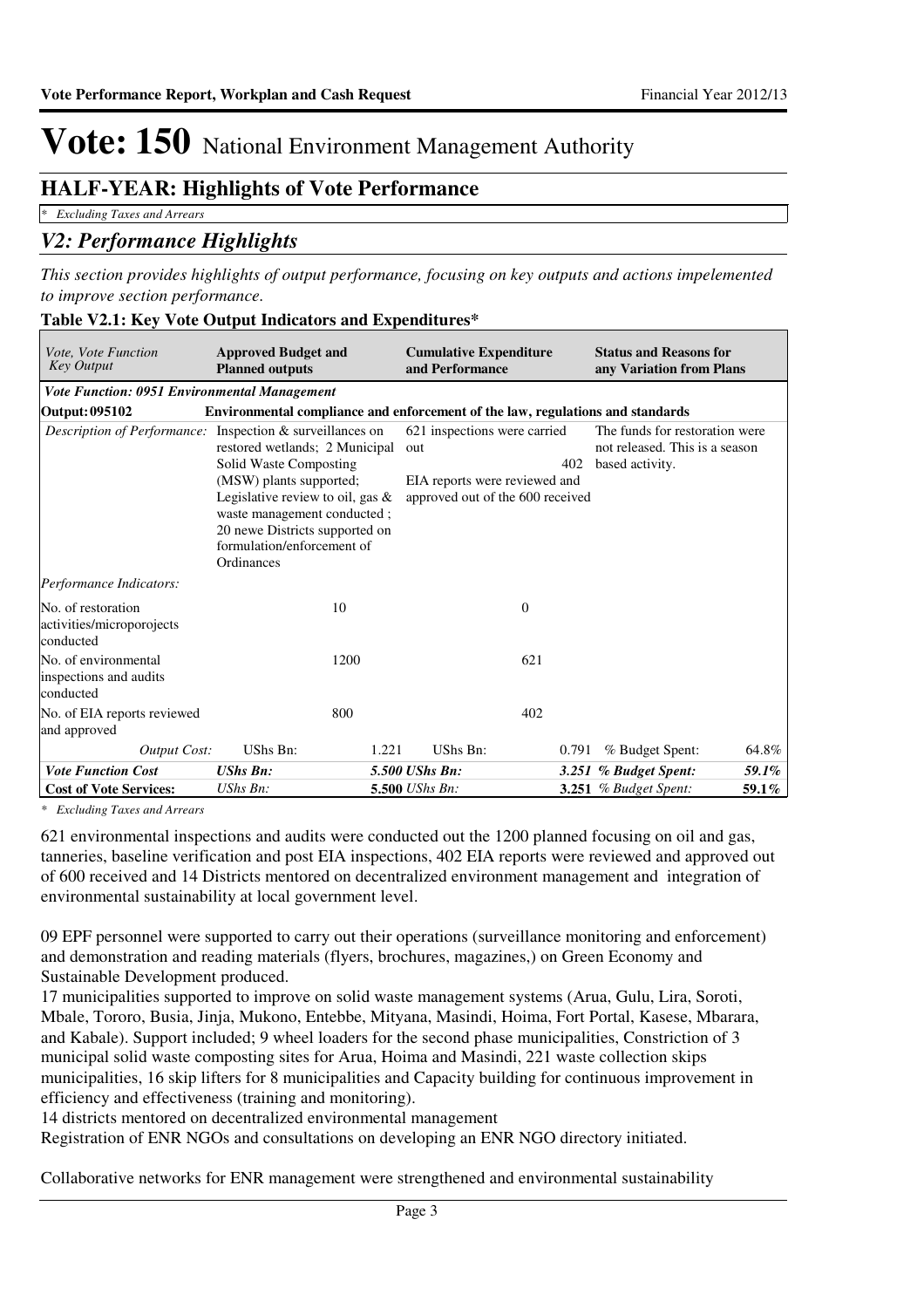## **HALF-YEAR: Highlights of Vote Performance**

integrated into 2 key priority sectors; PEPD, UBOS and companies engaged in the exploration and development of Oil and Gas.

Corporate image building and activities aimed at increasing access to environmental information were undertaken they included: producing and distributing Christmas cards, 1000 copies of NEMA Executive calendar 2013, 300 copies of customized Diaries 2013.

Publications in the media to commemorate the 50 years of Independence and the contribution of NEMA,

Targeted environmental information was produced and disseminated in the print media in both English and Luganda Newspapers.

#### **Table V2.2: Implementing Actions to Improve Vote Performance**

| <b>Planned Actions:</b>                                                                                 | <b>Actual Actions:</b>                                                                                           | <b>Reasons for Variation</b>                                                                                      |
|---------------------------------------------------------------------------------------------------------|------------------------------------------------------------------------------------------------------------------|-------------------------------------------------------------------------------------------------------------------|
| Vote: 150 National Environment Management Authority                                                     |                                                                                                                  |                                                                                                                   |
| Vote Function: 09.51 Environmental Management                                                           |                                                                                                                  |                                                                                                                   |
| Equiping, training and retooling the EPF                                                                | NEMA field office has been<br>strengthened with recruitment<br>of 2 staff dedicated to Oil and<br>Gas.           | Ongoing                                                                                                           |
| Equiping and strengthening the NEMA<br>field office in the Albertine graben                             | <b>Environment Protection Force</b><br>(EPF) trained, equipped and<br>operationalised                            | Ontrack                                                                                                           |
| Lobbying for ENR conditional grants and<br>increasing local government allocations to<br>the ENR sector | continued lobying for ENR conditional<br>grants and increasing local government<br>allocations to the ENR sector | <b>Conditional Grants to Districts</b><br>for ENR management have<br>remained low and only limited<br>to wetlands |

## *V3: Details of Releases and Expenditure*

*This section provides a comprehensive summary of the outputs delivered by the Vote and further details of Vote expenditures by Vote Function and Expenditure Item.*

#### **Table V3.1: GoU Releases and Expenditure by Output\***

|                                                                       | <b>Billion Uganda Shillings</b>                                         | Approved      | <b>Released</b> | <b>Spent</b> | $%$ GoU       | $%$ GoU       | $%$ GoU     |
|-----------------------------------------------------------------------|-------------------------------------------------------------------------|---------------|-----------------|--------------|---------------|---------------|-------------|
|                                                                       |                                                                         | <b>Budget</b> |                 |              | <b>Budget</b> | <b>Budget</b> | Releases    |
|                                                                       |                                                                         |               |                 |              | Released      | Spent         | <i>Spen</i> |
|                                                                       | VF:0951 Environmental Management                                        | 5.50          | 3.70            | 3.25         | $67.3\%$      | 59.1%         | 87.8%       |
|                                                                       | Class: Outputs Provided                                                 | 5.27          | 3.70            | 3.25         | $70.3\%$      | $61.7\%$      | 87.8%       |
| 095101                                                                | Integration of ENR Management at National and Local                     | 0.31          | 0.16            | 0.15         | 51.7%         | 49.9%         | 96.5%       |
|                                                                       | Government levels                                                       |               |                 |              |               |               |             |
| 095102                                                                | Environmental compliance and enforcement of the law,                    | 1.22          | 0.84            | 0.79         | 68.6%         | 64.8%         | 94.4%       |
|                                                                       | regulations and standards                                               |               |                 |              |               |               |             |
| 095103                                                                | Acess to environmental information/education and public                 | 1.00          | 0.77            | 0.73         | 77.0%         | 73.0%         | 94.7%       |
|                                                                       | participation increased                                                 |               |                 |              |               |               |             |
|                                                                       | 095104 The institutional capacity of NEMA and its partners enhanced     | 2.60          | 1.91            | 1.56         | 73.5%         | 60.1%         | 81.7%       |
|                                                                       | 095105 National, regional and international partnerships and networking | 0.14          | 0.03            | 0.02         | $18.0\%$      | $10.6\%$      | 58.6%       |
|                                                                       | strengthened                                                            |               |                 |              |               |               |             |
|                                                                       | Class: Capital Purchases                                                | 0.23          | 0.00            | 0.00         | $0.0\%$       | $0.0\%$       | N/A         |
|                                                                       | 095172 Government Buildings and Administrative Infrastructure           | 0.19          | 0.00            | 0.00         | $0.0\%$       | $0.0\%$       | N/A         |
|                                                                       | 095178 Purchase of Office and Residential Furniture and Fittings        | 0.04          | 0.00            | 0.00         | $0.0\%$       | $0.0\%$       | N/A         |
|                                                                       | <b>Total For Vote</b>                                                   | 5.50          | 3.70            | 3.25         | $67.3\%$      | 59.1%         | 87.8%       |
| $\mathbf{a}$ , and $\mathbf{r}$ , and $\mathbf{r}$ , and $\mathbf{r}$ | $\mathbf{1}$                                                            |               |                 |              |               |               |             |

*\* Excluding Taxes and Arrears*

#### **Table V3.2: 2012/13 GoU Expenditure by Item**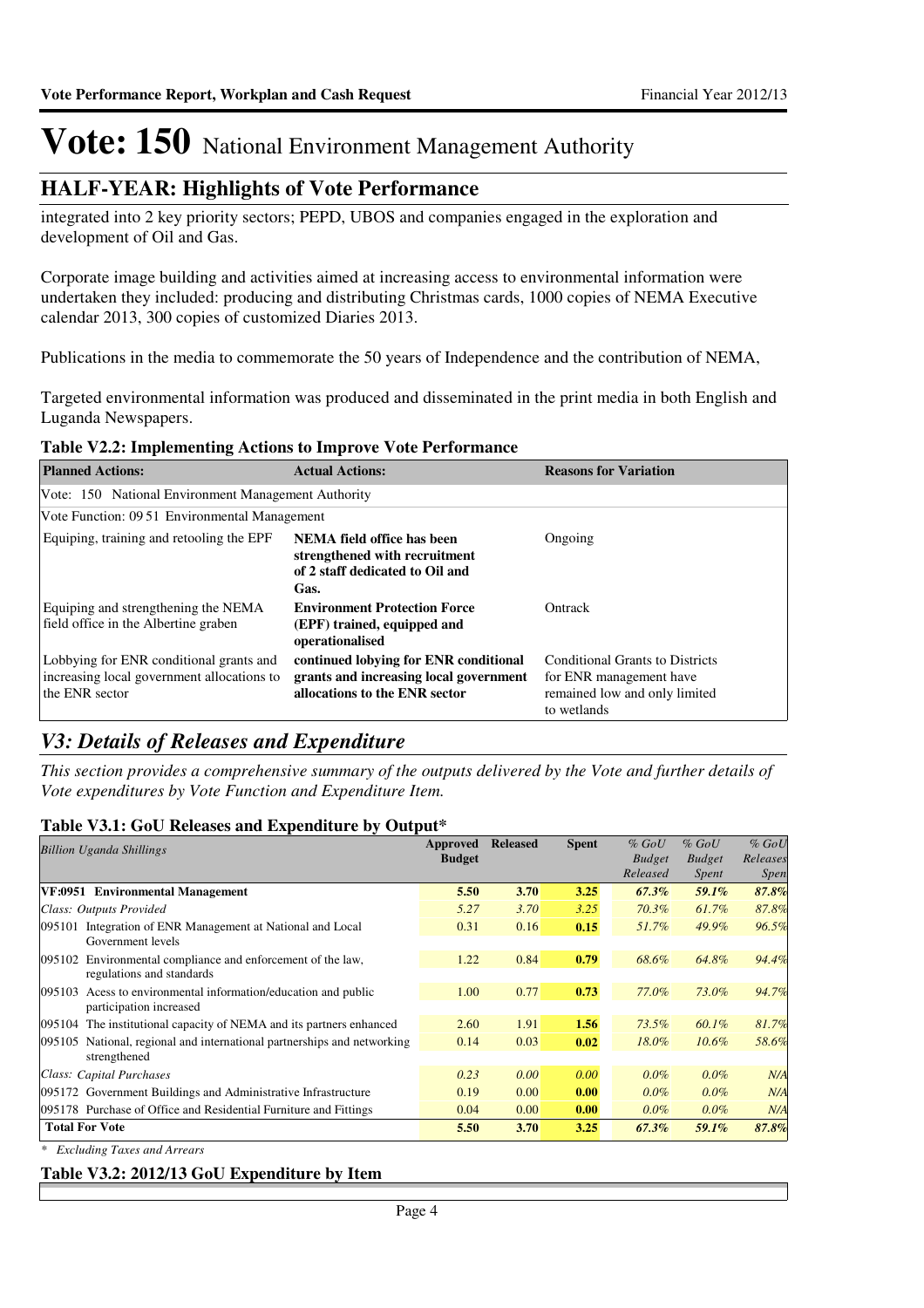# **HALF-YEAR: Highlights of Vote Performance**

| <b>Billion Uganda Shillings</b>                           | <b>Approved</b><br><b>Budget</b> | <b>Releases</b> | <b>Expend-</b><br>iture | % Budged<br><b>Released</b> | % Budget<br><b>Spent</b> | %Releases<br><b>Spent</b> |
|-----------------------------------------------------------|----------------------------------|-----------------|-------------------------|-----------------------------|--------------------------|---------------------------|
| <b>Output Class: Outputs Provided</b>                     | 5.27                             | 3.70            | 3.25                    | 70.3%                       | $61.7\%$                 | 87.8%                     |
| 211101 General Staff Salaries                             | 2.42                             | 1.71            | 1.33                    | 70.9%                       | 54.9%                    | 77.4%                     |
| 211102 Contract Staff Salaries (Incl. Casuals, Temporary) | 0.25                             | 0.21            | 0.20                    | 86.2%                       | 82.8%                    | 96.0%                     |
| 211103 Allowances                                         | 0.14                             | 0.11            | 0.11                    | 82.9%                       | 82.6%                    | 99.7%                     |
| 212101 Social Security Contributions (NSSF)               | 0.27                             | 0.17            | 0.17                    | 64.7%                       | 64.3%                    | 99.4%                     |
| 213004 Gratuity Payments                                  | 0.36                             | 0.18            | 0.17                    | 49.1%                       | 46.7%                    | 95.3%                     |
| 221001 Advertising and Public Relations                   | 0.05                             | 0.05            | 0.05                    | 90.1%                       | 90.1%                    | 100.0%                    |
| 221002 Workshops and Seminars                             | 0.28                             | 0.27            | 0.25                    | 96.0%                       | 88.7%                    | 92.5%                     |
| 221003 Staff Training                                     | 0.06                             | 0.03            | 0.03                    | 42.3%                       | 42.3%                    | 100.0%                    |
| 221005 Hire of Venue (chairs, projector etc)              | 0.02                             | 0.01            | 0.01                    | 44.6%                       | 44.3%                    | 99.2%                     |
| 221007 Books, Periodicals and Newspapers                  | 0.02                             | 0.02            | 0.02                    | 86.7%                       | 86.7%                    | 100.0%                    |
| 221008 Computer Supplies and IT Services                  | 0.09                             | 0.07            | 0.07                    | 77.8%                       | 77.8%                    | 100.0%                    |
| 221009 Welfare and Entertainment                          | 0.05                             | 0.05            | 0.05                    | 91.3%                       | 91.3%                    | 100.0%                    |
| 221010 Special Meals and Drinks                           | 0.00                             | 0.00            | 0.00                    | 0.0%                        | 0.0%                     | N/A                       |
| 221011 Printing, Stationery, Photocopying and Binding     | 0.04                             | 0.04            | 0.03                    | 91.8%                       | 86.6%                    | 94.3%                     |
| 222001 Telecommunications                                 | 0.01                             | 0.01            | 0.01                    | 83.3%                       | 83.3%                    | 100.0%                    |
| 222002 Postage and Courier                                | 0.01                             | 0.01            | 0.01                    | 86.0%                       | 83.2%                    | 96.8%                     |
| 223001 Property Expenses                                  | 0.04                             | 0.03            | 0.03                    | 87.4%                       | 87.4%                    | 100.0%                    |
| 223002 Rates                                              | 0.02                             | 0.02            | 0.01                    | 108.0%                      | 66.7%                    | 61.7%                     |
| 223004 Guard and Security services                        | 0.03                             | 0.02            | 0.02                    | 98.4%                       | 66.4%                    | 67.5%                     |
| 223005 Electricity                                        | 0.06                             | 0.06            | 0.06                    | 89.0%                       | 89.0%                    | 100.0%                    |
| 223006 Water                                              | 0.01                             | 0.00            | 0.00                    | 25.0%                       | 16.7%                    | 66.7%                     |
| 223007 Other Utilities- (fuel, gas, f                     | 0.09                             | 0.08            | 0.08                    | 91.0%                       | 91.0%                    | 100.0%                    |
| 225001 Consultancy Services- Short-term                   | 0.24                             | 0.09            | 0.09                    | 36.8%                       | 36.8%                    | 100.0%                    |
| 226001 Insurances                                         | 0.16                             | 0.08            | 0.08                    | 50.3%                       | 50.3%                    | 100.0%                    |
| 227001 Travel Inland                                      | 0.14                             | 0.13            | 0.13                    | 88.7%                       | 88.7%                    | 100.0%                    |
| 227002 Travel Abroad                                      | 0.12                             | 0.02            | 0.01                    | 16.7%                       | 8.8%                     | 53.1%                     |
| 227004 Fuel, Lubricants and Oils                          | 0.17                             | 0.15            | 0.15                    | 87.9%                       | 87.9%                    | 100.0%                    |
| 228001 Maintenance - Civil                                | 0.03                             | 0.01            | 0.01                    | 20.0%                       | 20.0%                    | 100.0%                    |
| 228002 Maintenance - Vehicles                             | 0.05                             | 0.06            | 0.05                    | 114.7%                      | 113.7%                   | 99.1%                     |
| 228004 Maintenance Other                                  | 0.05                             | 0.03            | 0.03                    | 64.9%                       | 64.9%                    | 100.0%                    |
| <b>Output Class: Capital Purchases</b>                    | 0.53                             | 0.00            | 0.00                    | $0.0\%$                     | $0.0\%$                  | N/A                       |
| 231006 Furniture and Fixtures                             | 0.04                             | 0.00            | 0.00                    | 0.0%                        | 0.0%                     | N/A                       |
| 231007 Other Structures                                   | 0.19                             | 0.00            | 0.00                    | 0.0%                        | 0.0%                     | N/A                       |
| 312206 Gross Tax                                          | 0.30                             | 0.00            | 0.00                    | 0.0%                        | 0.0%                     | N/A                       |
| <b>Grand Total:</b>                                       | 5.80                             | 3.70            | 3.25                    | 63.9%                       | 56.0%                    | 87.8%                     |
| <b>Total Excluding Taxes and Arrears:</b>                 | 5.50                             | 3.70            | 3.25                    | 67.3%                       | 59.1%                    | 87.8%                     |

### **Table V3.3: GoU Releases and Expenditure by Project and Programme\***

| <b>Billion Uganda Shillings</b>  | Approved      | <b>Released</b> | <b>Spent</b> | $%$ GoU       | $%$ GoU       | $%$ GoU      |
|----------------------------------|---------------|-----------------|--------------|---------------|---------------|--------------|
|                                  | <b>Budget</b> |                 |              | <b>Budget</b> | <b>Budget</b> | Releases     |
|                                  |               |                 |              | Released      | <i>Spent</i>  | <i>Spent</i> |
| VF:0951 Environmental Management | 5.50          | 3.70            | 3.25         | $67.3\%$      | 59.1%         | 87.8%        |
| <b>Recurrent Programmes</b>      |               |                 |              |               |               |              |
| 01<br>Administration             | 4.53          | 3.09            | 2.65         | 68.3%         | 58.5%         | 85.7%        |
| Development Projects             |               |                 |              |               |               |              |
| NEMA<br>0126                     | 0.97          | 0.61            | 0.60         | 63.0%         | 61.9%         | 98.2%        |
| <b>Total For Vote</b>            | 5.50          | 3.70            | 3.25         | $67.3\%$      | 59.1%         | 87.8%        |

*\* Excluding Taxes and Arrears*

### **Table V3.4: Donor Releases and Expenditure by Project and Programme\***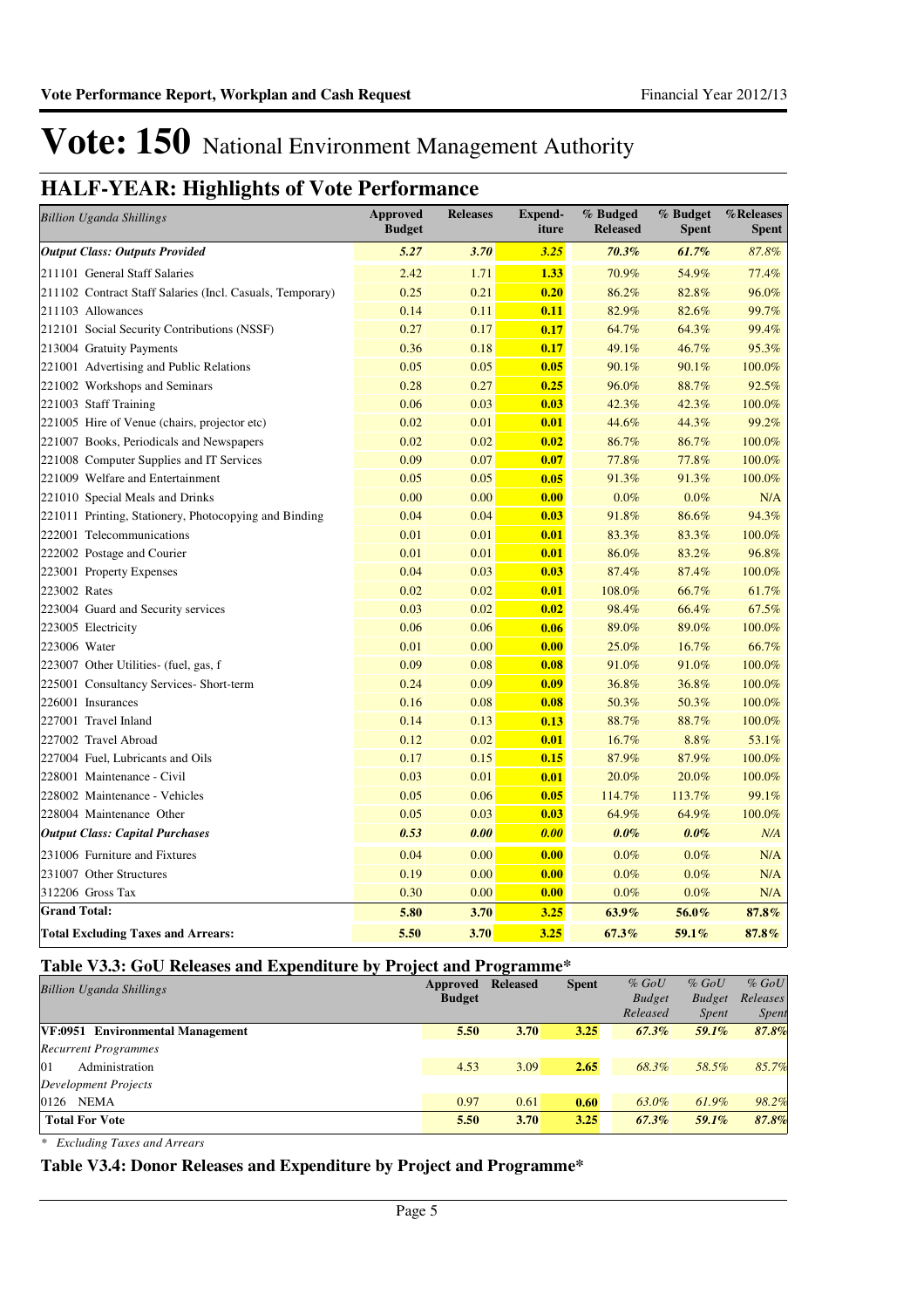## **QUARTER 2: Cumulative Outputs and Expenditure by End of Quarter**

| <b>Annual Planned Outputs and Cumulative Outputs Achieved by End of</b><br><b>Quarter</b> (Quantity and Location)     | Cumulative Expenditures made by the End of the Quarter to<br><b>Deliver Cumulative Outputs</b> | <b>UShs Thousand</b> |
|-----------------------------------------------------------------------------------------------------------------------|------------------------------------------------------------------------------------------------|----------------------|
| <b>Vote Function: 0951 Environmental Management</b>                                                                   |                                                                                                |                      |
| <b>Recurrent Programmes</b>                                                                                           |                                                                                                |                      |
| Programme 01 Administration                                                                                           |                                                                                                |                      |
| <b>Outputs Provided</b>                                                                                               |                                                                                                |                      |
| Output: 09 51 01 Integration of ENR Management at National and Local Government levels                                |                                                                                                |                      |
|                                                                                                                       | <b>Item</b>                                                                                    | <b>Spent</b>         |
| <b>Annual Planned Outputs:</b>                                                                                        | 211101 General Staff Salaries                                                                  | 19,305               |
| 1- NEMA-Civil Society network and environmental education and public                                                  | 221002 Workshops and Seminars                                                                  | 38,600               |
| awareness programs strengthened                                                                                       | 227001 Travel Inland                                                                           | 14,000               |
| 2- ENR management integrated into all local government development<br>plans, BFPs, annual workplans and budgets       |                                                                                                |                      |
| 3- ENR management integrated into the key sectoral and national<br>policies, plans, programs and projects and budgets |                                                                                                |                      |
| Cumulatie Outputs Achieved by the end of the Quarter:                                                                 |                                                                                                |                      |
| 1- National NGO registration workshop held for selected District<br><b>Environment Officers.</b>                      |                                                                                                |                      |
| 2-15 Districts mentored on decentralized environment management<br>and ENR integration at local govt level            |                                                                                                |                      |
| 1 workshop for 30 people organised for Local Governments                                                              |                                                                                                |                      |

*Reasons for Variation in performance*

Activity was done as planned

| 71,905   | <b>Total</b>              |
|----------|---------------------------|
| 19,305   | <b>Wage Recurrent</b>     |
| 52,600   | <b>Non Wage Recurrent</b> |
| $\theta$ | NTR                       |
|          |                           |

**09 5102 Environmental compliance and enforcement of the law, regulations and standards Output:**

|                                                                   | <b>Item</b>                                            | <b>Spent</b> |
|-------------------------------------------------------------------|--------------------------------------------------------|--------------|
| Annual Planned Outputs:                                           | 211101 General Staff Salaries                          | 503,969      |
| 422 environmental compliance audit inspections for red and yellow | 211103 Allowances                                      | 41,600       |
| flagged industries and land uses carried out                      | 221002 Workshops and Seminars<br>221003 Staff Training | 48,600       |
|                                                                   |                                                        | 13,892       |
| <b>Environmental Protection Force supported</b>                   | 227001 Travel Inland                                   | 14,000       |
| 100% of the E.I.A reports received in NEMA are reviewed           |                                                        |              |

4- NEMA- Albertine Graben field office supported

5- 1 strategic resource assessment undertaken

*Cumulatie Outputs Achieved by the end of the Quarter:*

**621 environmental inspections and audits carried out on facilities and land uses all over the country.**

#### **9 EPF personnel supported to carry out their operations (survellience monitoring and enforecement)**

#### *Reasons for Variation in performance*

More personnel and funding support is needed for environmetal complance inspections with in the major urban areas, oil and gas and the degarded fragile ecosystems

| Total                 | 622,060 |
|-----------------------|---------|
| <b>Wage Recurrent</b> | 503,969 |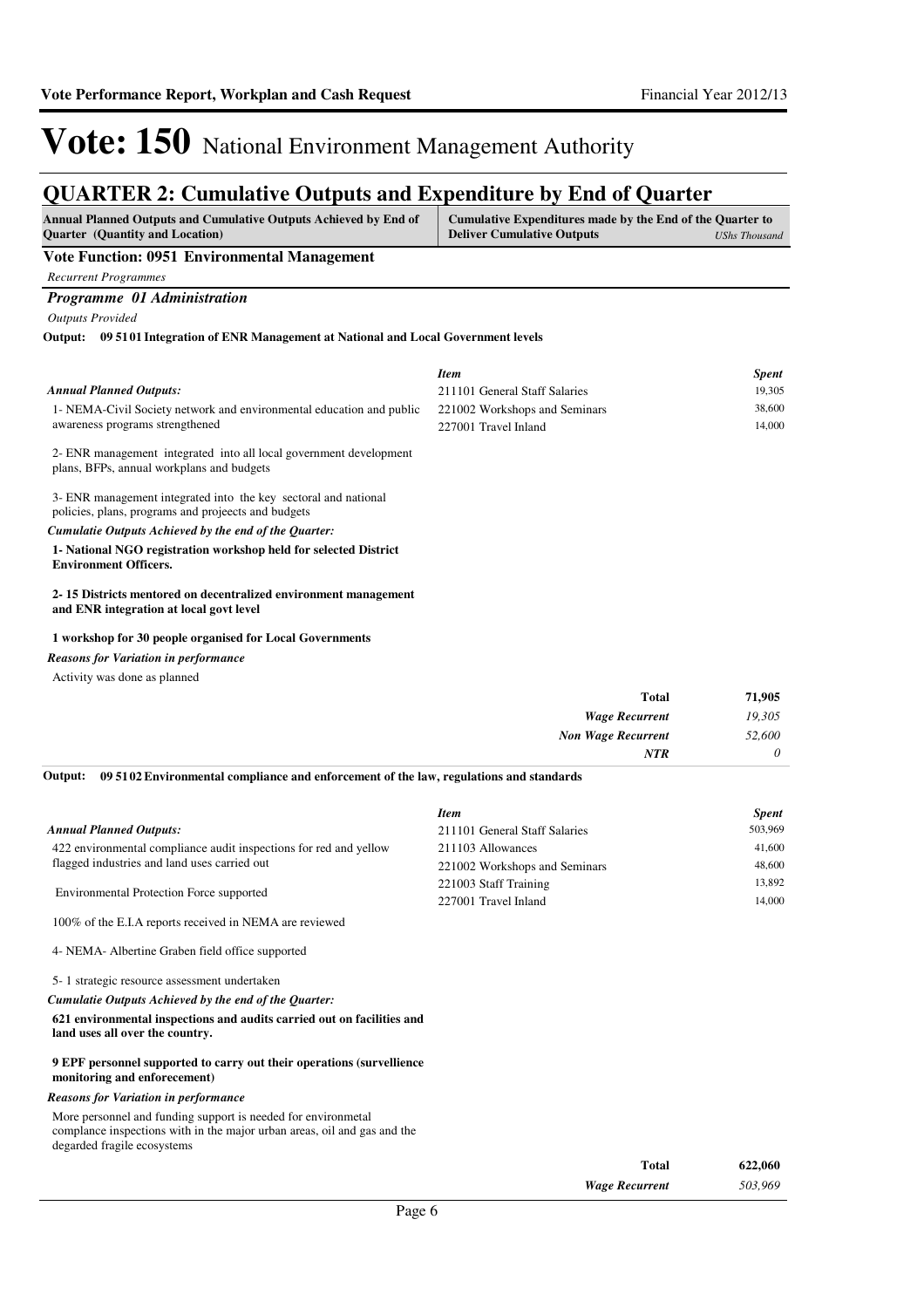## **QUARTER 2: Cumulative Outputs and Expenditure by End of Quarter**

| <b>Annual Planned Outputs and Cumulative Outputs Achieved by End of</b> | Cumulative Expenditures made by the End of the Quarter to |               |
|-------------------------------------------------------------------------|-----------------------------------------------------------|---------------|
| <b>Ouarter</b> (Quantity and Location)                                  | <b>Deliver Cumulative Outputs</b>                         | UShs Thousand |

#### **Vote Function: 0951 Environmental Management**

*Recurrent Programmes*

|         | Programme 01 Administration                                                             |         |
|---------|-----------------------------------------------------------------------------------------|---------|
|         | <b>Non Wage Recurrent</b>                                                               | 118,092 |
|         | NTR                                                                                     |         |
| Output: | 09 5103 Acess to environmental information/education and public participation increased |         |

|                                                                                   | <b>Item</b>                              | <b>Spent</b> |
|-----------------------------------------------------------------------------------|------------------------------------------|--------------|
| Annual Planned Outputs:                                                           | 211101 General Staff Salaries            | 492,627      |
| 1-2 corporate image building activities undertaken                                | 211103 Allowances                        | 11.287       |
|                                                                                   | 221001 Advertising and Public Relations  | 20,600       |
| 2- Quartely regional radio and TV, and monthly print media programs<br>undertaken | 221002 Workshops and Seminars            | 77,200       |
|                                                                                   | 221008 Computer Supplies and IT Services | 26,000       |
| 3- The national SOER 2012 produced and launched                                   | 227001 Travel Inland                     | 16.100       |

4- 20 new districts trained on DSOER

5- An EIA database to improve access to information established

#### 6-World Environment Day commemorated

7-NEMA library equiped with a heavy duty scanner/printer and a computer

*Cumulatie Outputs Achieved by the end of the Quarter:*

**Quarterly IEC materials produced on green economy, sustainable development and NEMA's activities**

#### **2 workshops for an educational sustanable development strategy orgainsed for Munni and Mukono universities to integrate enviornment and natural resource management into Univerity programmes**

#### *Reasons for Variation in performance*

More support is needed for public education and awareness programmes in order to enance stake holder participation to ensure environmetal complaince

| 643,814  | <b>Total</b>              |
|----------|---------------------------|
| 492,627  | <b>Wage Recurrent</b>     |
| 151,187  | <b>Non Wage Recurrent</b> |
| $\theta$ | <b>NTR</b>                |

**09 5104 The institutional capacity of NEMA and its partners enhanced Output:**

|                                                          | Item                                                     | <b>Spent</b> |  |
|----------------------------------------------------------|----------------------------------------------------------|--------------|--|
| <b>Annual Planned Outputs:</b>                           | 211101 General Staff Salaries                            | 306,931      |  |
| 1- Staff salaries and NSSF paid regularly and timely     | 211103 Allowances                                        | 33,151       |  |
|                                                          | 212101 Social Security Contributions (NSSF)              | 171,007      |  |
| 2- NEMA staff trained in specialized disciplines         | 213004 Gratuity Payments                                 | 169,564      |  |
| 3- NEMA Board functions supported                        | 221001 Advertising and Public Relations                  | 13,200       |  |
|                                                          | 221003 Staff Training                                    | 13,200       |  |
| 4- ENR Minimum Stds of Service Delivery established      | 221005 Hire of Venue (chairs, projector etc)             | 5,929        |  |
|                                                          | 221007 Books, Periodicals and Newspapers                 | 9.664        |  |
| 5- NEMA's performances reviewed (Quarterly and annual)   | 221008 Computer Supplies and IT Services                 | 23,000       |  |
| 6- Periodical performance workplans and reports produced | 221009 Welfare and Entertainment                         | 30,301       |  |
| Cumulatie Outputs Achieved by the end of the Ouarter:    | 221011 Printing, Stationery, Photocopying and<br>Binding | 24,000       |  |
| <b>Staff salaries and NSSF paid</b>                      | 222001 Telecommunications                                | 10.001       |  |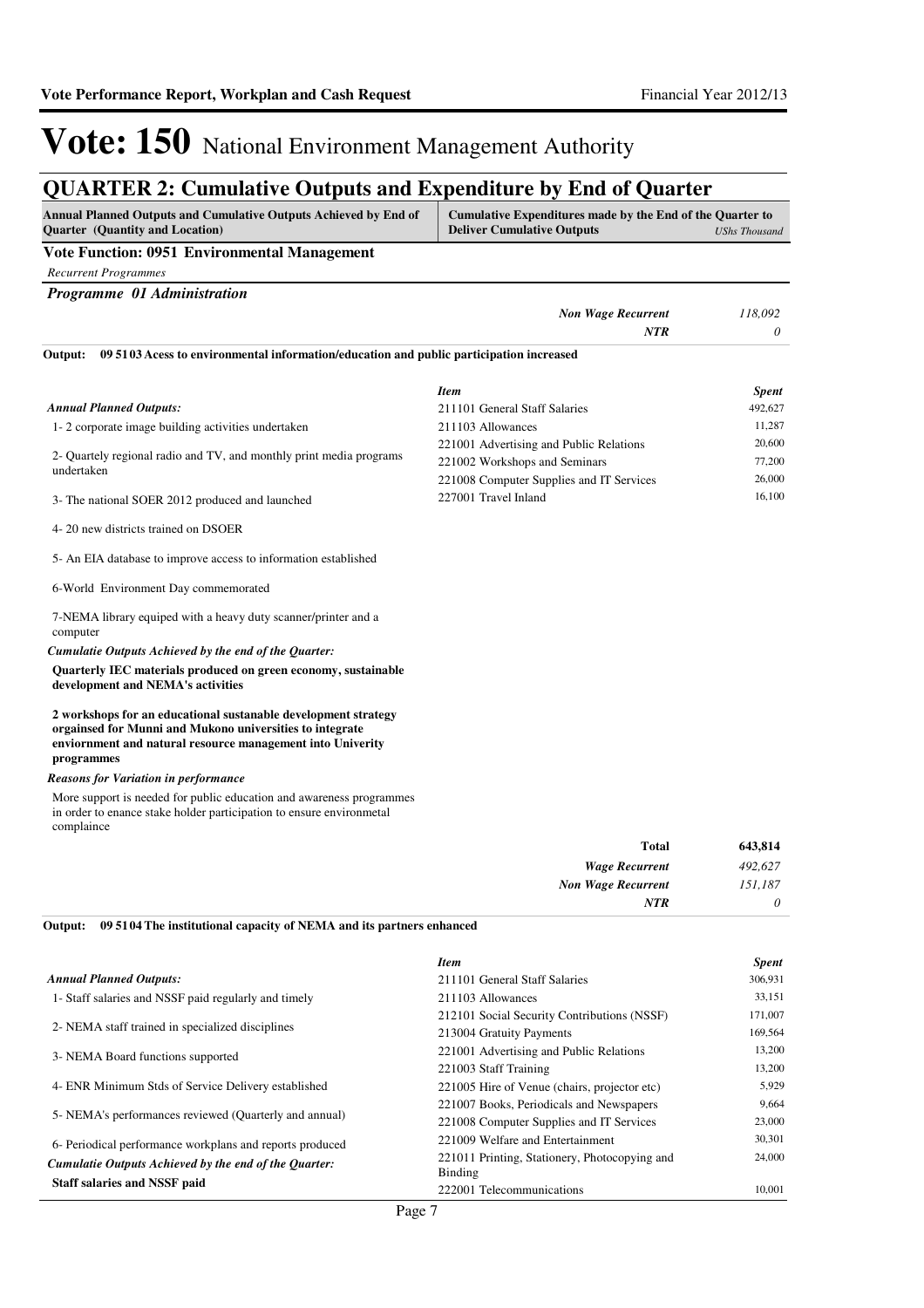## **QUARTER 2: Cumulative Outputs and Expenditure by End of Quarter**

| <b>Annual Planned Outputs and Cumulative Outputs Achieved by End of</b><br><b>Quarter</b> (Quantity and Location)                                                                                                                                                                                                                                  | Cumulative Expenditures made by the End of the Quarter to<br><b>Deliver Cumulative Outputs</b><br><b>UShs Thousand</b> |                       |
|----------------------------------------------------------------------------------------------------------------------------------------------------------------------------------------------------------------------------------------------------------------------------------------------------------------------------------------------------|------------------------------------------------------------------------------------------------------------------------|-----------------------|
| <b>Vote Function: 0951 Environmental Management</b>                                                                                                                                                                                                                                                                                                |                                                                                                                        |                       |
| <b>Recurrent Programmes</b>                                                                                                                                                                                                                                                                                                                        |                                                                                                                        |                       |
| Programme 01 Administration                                                                                                                                                                                                                                                                                                                        |                                                                                                                        |                       |
|                                                                                                                                                                                                                                                                                                                                                    | 222002 Postage and Courier                                                                                             | 8,321                 |
|                                                                                                                                                                                                                                                                                                                                                    | 223001 Property Expenses                                                                                               | 30,590                |
| Draft ENR Minimun National Stds of Service Delivery (MNSSD)                                                                                                                                                                                                                                                                                        | 223002 Rates                                                                                                           | 10,000                |
| developed                                                                                                                                                                                                                                                                                                                                          | 223004 Guard and Security services                                                                                     | 16,600                |
| Goods and services procured for NEMA's operations                                                                                                                                                                                                                                                                                                  | 223005 Electricity                                                                                                     | 55,200                |
|                                                                                                                                                                                                                                                                                                                                                    | 223006 Water                                                                                                           | 1,000                 |
| Staff gratuity paid.                                                                                                                                                                                                                                                                                                                               | 223007 Other Utilities- (fuel, gas, f                                                                                  | 84,439                |
| <b>Reasons for Variation in performance</b>                                                                                                                                                                                                                                                                                                        | 226001 Insurances                                                                                                      | 80,000                |
| NEMA needs more institutional support interms of personnel (recruiting                                                                                                                                                                                                                                                                             | 227001 Travel Inland                                                                                                   | 30,749                |
| and training) and funding to acquire logistes and equipment to manage                                                                                                                                                                                                                                                                              | 227004 Fuel, Lubricants and Oils                                                                                       | 60,000                |
| the new and emerging environmental issues reletated to oil and gas and e-<br>waste.                                                                                                                                                                                                                                                                | 228001 Maintenance - Civil                                                                                             | 6,000                 |
|                                                                                                                                                                                                                                                                                                                                                    | 228002 Maintenance - Vehicles                                                                                          | 54,595                |
|                                                                                                                                                                                                                                                                                                                                                    | 228004 Maintenance Other                                                                                               | 30,000                |
|                                                                                                                                                                                                                                                                                                                                                    | <b>Total</b>                                                                                                           | 1,297,442             |
|                                                                                                                                                                                                                                                                                                                                                    | <b>Wage Recurrent</b>                                                                                                  | 306,931               |
|                                                                                                                                                                                                                                                                                                                                                    | <b>Non Wage Recurrent</b>                                                                                              | 990,511               |
|                                                                                                                                                                                                                                                                                                                                                    | NTR                                                                                                                    | 0                     |
| 09 51 05 National, regional and international partnerships and networking strengthened<br><b>Annual Planned Outputs:</b>                                                                                                                                                                                                                           | <b>Item</b><br>211101 General Staff Salaries                                                                           | <b>Spent</b><br>4,472 |
| Annual National Forum on Sustainable Development held and think tank 227002 Travel Abroad<br>activities undertaken                                                                                                                                                                                                                                 |                                                                                                                        | 10,615                |
| Participation in the key regional and international for a and projects on<br>environment management and sustainable development supported                                                                                                                                                                                                          |                                                                                                                        |                       |
| 3- Multi lateral environment agreements domesticated and implemented                                                                                                                                                                                                                                                                               |                                                                                                                        |                       |
| Cumulatie Outputs Achieved by the end of the Quarter:                                                                                                                                                                                                                                                                                              |                                                                                                                        |                       |
| NEMA participated in selected regional and international for a,<br>projects and activities on environment management and sustainable<br>development                                                                                                                                                                                                |                                                                                                                        |                       |
| <b>Reasons for Variation in performance</b>                                                                                                                                                                                                                                                                                                        |                                                                                                                        |                       |
| This output has been greatly affected by budget cut for international<br>travels yet NEMA is a national focal point for most of the conventions<br>related to environment and sustainable development besides NEMA<br>implements some international projects that need a lot of network<br>activities to be supported by the Government of Uganda. |                                                                                                                        |                       |
|                                                                                                                                                                                                                                                                                                                                                    | <b>Total</b>                                                                                                           | 15,087                |
|                                                                                                                                                                                                                                                                                                                                                    | <b>Wage Recurrent</b>                                                                                                  | 4,472                 |
|                                                                                                                                                                                                                                                                                                                                                    | <b>Non Wage Recurrent</b>                                                                                              | 10,615                |
|                                                                                                                                                                                                                                                                                                                                                    | NTR                                                                                                                    | 0                     |

### *Development Projects*

*Project 0126 NEMA Capital Purchases* **Output: 09 5171 Acquisition of Land by Government**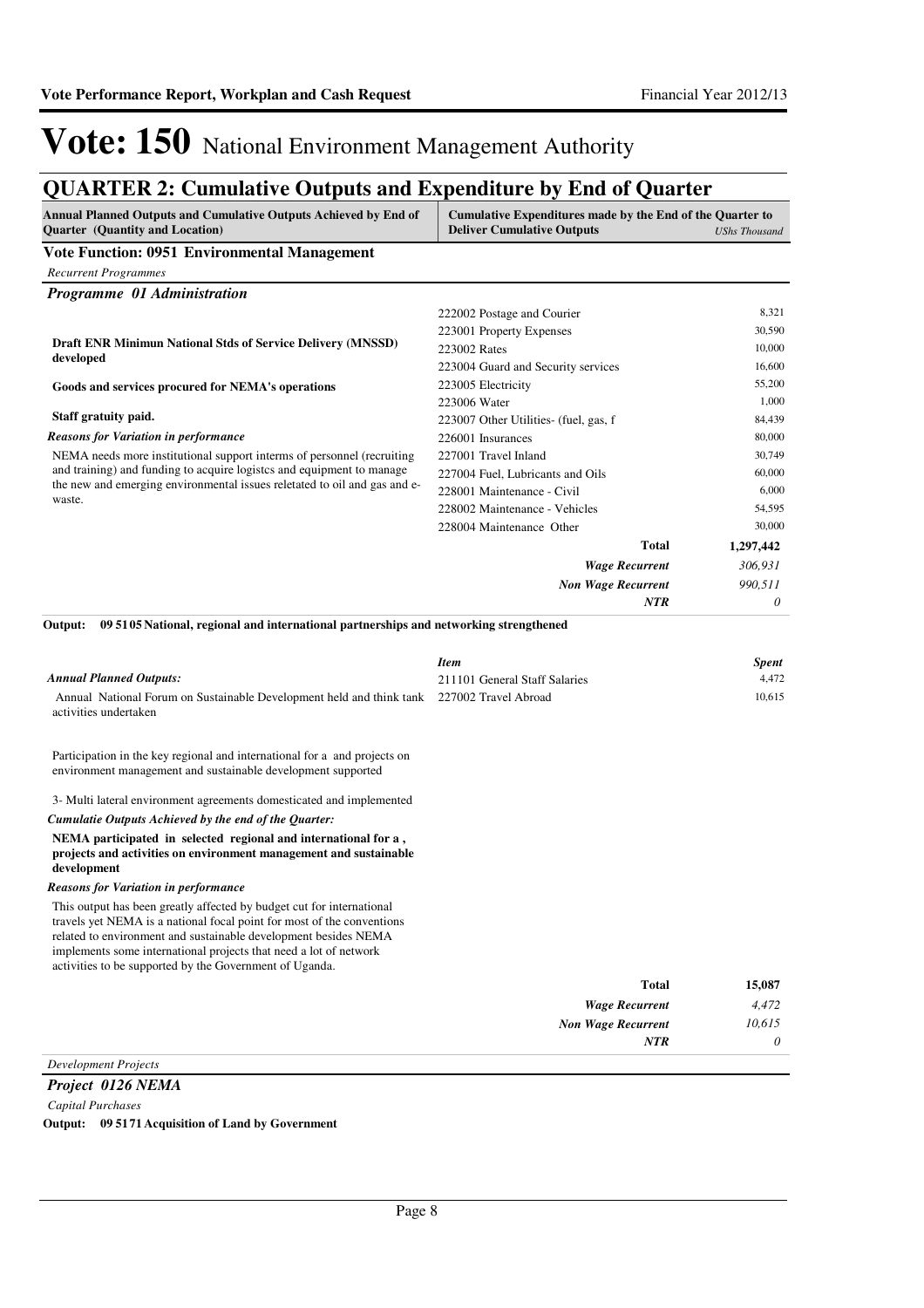## **QUARTER 2: Cumulative Outputs and Expenditure by End of Quarter**

| <b>Annual Planned Outputs and Cumulative Outputs Achieved by End of</b> | Cumulative Expenditures made by the End of the Quarter to |               |
|-------------------------------------------------------------------------|-----------------------------------------------------------|---------------|
| <b>Ouarter</b> (Quantity and Location)                                  | <b>Deliver Cumulative Outputs</b>                         | UShs Thousand |

#### **Vote Function: 0951 Environmental Management**

*Development Projects*

#### *Project 0126 NEMA*

*Annual Planned Outputs:*

**.**

#### *Cumulatie Outputs Achieved by the end of the Quarter:*

#### *Reasons for Variation in performance*

| $\bf{0}$ | Total                    |
|----------|--------------------------|
| 0        | <b>GoU</b> Development   |
| 0        | <b>Donor Development</b> |
|          | <b>NTR</b>               |
|          |                          |

**09 5172 Government Buildings and Administrative Infrastructure Output:**

#### *Annual Planned Outputs:*

#### NEMA house repaired.

Provide tools and equipment to municipalities for waste composting

construct three composting plants in three municipalities of Masindi, Hoima and Arua

#### *Cumulatie Outputs Achieved by the end of the Quarter:*

**NA**

#### *Reasons for Variation in performance*

No funds available

| $\bf{0}$                  | <b>Total</b>             |
|---------------------------|--------------------------|
| $\boldsymbol{\mathsf{U}}$ | <b>GoU</b> Development   |
| U                         | <b>Donor Development</b> |
| $\upsilon$                | <b>NTR</b>               |

#### **09 5178 Purchase of Office and Residential Furniture and Fittings Output:**

#### *Annual Planned Outputs:*

Office furniture purchased

*Cumulatie Outputs Achieved by the end of the Quarter:*

**NA**

### *Reasons for Variation in performance*

No funds available

| <b>Total</b>             | $\bf{0}$ |
|--------------------------|----------|
| <b>GoU</b> Development   | 0        |
| <b>Donor Development</b> | 0        |
| <b>NTR</b>               | 0        |

#### *Outputs Provided*

**Output: 09 5101 Integration of ENR Management at National and Local Government levels**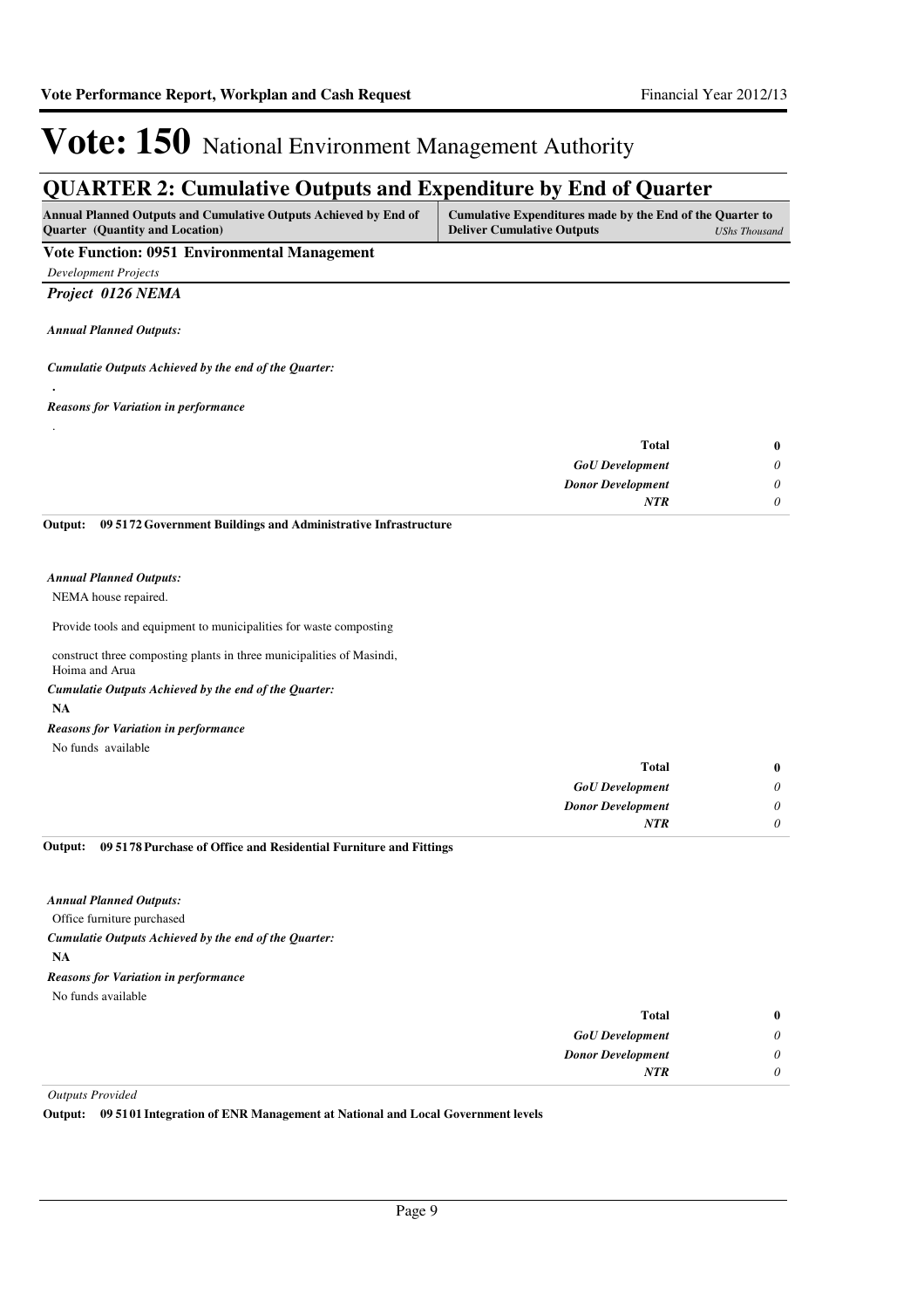# **QUARTER 2: Cumulative Outputs and Expenditure by End of Quarter**

| QUANTER 2. Camalative Outputs and Expenditure by Eina of Quarter<br>Annual Planned Outputs and Cumulative Outputs Achieved by End of<br>Cumulative Expenditures made by the End of the Quarter to |                                                              |                      |  |
|---------------------------------------------------------------------------------------------------------------------------------------------------------------------------------------------------|--------------------------------------------------------------|----------------------|--|
| Quarter (Quantity and Location)                                                                                                                                                                   | <b>Deliver Cumulative Outputs</b>                            | <b>UShs Thousand</b> |  |
| <b>Vote Function: 0951 Environmental Management</b>                                                                                                                                               |                                                              |                      |  |
| <b>Development Projects</b><br>Project 0126 NEMA                                                                                                                                                  |                                                              |                      |  |
|                                                                                                                                                                                                   | <b>Item</b>                                                  | Spent                |  |
| <b>Annual Planned Outputs:</b>                                                                                                                                                                    | 221002 Workshops and Seminars                                | 39,044               |  |
| Update environmental NGO directory                                                                                                                                                                | 221005 Hire of Venue (chairs, projector etc)                 | 2,600                |  |
| Intergrate ESD into academic and non-cademic outreach programme                                                                                                                                   | 221011 Printing, Stationery, Photocopying and                | 3,172                |  |
|                                                                                                                                                                                                   | Binding<br>225001 Consultancy Services- Short-term           | 16,600               |  |
| Train on sustainable environment management                                                                                                                                                       | 227004 Fuel, Lubricants and Oils                             | 20,000               |  |
| Hold annual Eos in planning and performance review meeting                                                                                                                                        |                                                              |                      |  |
| Hold training seminars to intergrate ENR management into MDAs annual<br>plans and budgets                                                                                                         |                                                              |                      |  |
| Hold annual lead agency review meetings                                                                                                                                                           |                                                              |                      |  |
| Evaluation of the link between environment security and development                                                                                                                               |                                                              |                      |  |
| Training seminar on resource valuation (soils and forests)                                                                                                                                        |                                                              |                      |  |
| Cumulatie Outputs Achieved by the end of the Quarter:                                                                                                                                             |                                                              |                      |  |
| The NGO directory was updated                                                                                                                                                                     |                                                              |                      |  |
| Intergrated ESD into academic and non-cademic outreach<br>programme of Munni and Mukono Universities                                                                                              |                                                              |                      |  |
| <b>Reasons for Variation in performance</b>                                                                                                                                                       |                                                              |                      |  |
| Other outputs could not be implemented due to inadquate funding due to<br>under budgeting during planning process                                                                                 |                                                              |                      |  |
|                                                                                                                                                                                                   | <b>Total</b>                                                 | 81,417               |  |
|                                                                                                                                                                                                   | <b>GoU</b> Development                                       | 81,417               |  |
|                                                                                                                                                                                                   | <b>Donor Development</b>                                     | 0                    |  |
| 09 51 02 Environmental compliance and enforcement of the law, regulations and standards<br>Output:                                                                                                | <b>NTR</b>                                                   | 0                    |  |
|                                                                                                                                                                                                   |                                                              |                      |  |
|                                                                                                                                                                                                   | <b>Item</b>                                                  | <b>Spent</b>         |  |
| <b>Annual Planned Outputs:</b><br>Equip and operate the NEMA field office in the albertine graben                                                                                                 | 211103 Allowances<br>225001 Consultancy Services- Short-term | 16,200<br>38,000     |  |
|                                                                                                                                                                                                   | 227001 Travel Inland                                         | 53,200               |  |
| 1 strategic resource assessment undertaken in the Kyoga basin                                                                                                                                     | 227004 Fuel, Lubricants and Oils                             | 62,000               |  |
| undertake community planning and eco-system restoration activities                                                                                                                                |                                                              |                      |  |
| undertake EIA reviews in baseline verification inspections                                                                                                                                        |                                                              |                      |  |
| Review of the National Environment Act (legislative review to integrate<br>oil and gas and waste management issues)                                                                               |                                                              |                      |  |
| undertake monitoing and survelience inspection on noise, waste dumping<br>and wetland encroachment                                                                                                |                                                              |                      |  |
| issue lienceses in waste strorage and transportion                                                                                                                                                |                                                              |                      |  |
|                                                                                                                                                                                                   |                                                              |                      |  |

hold technical committee meetings in EIA biodiversty, soils and pollusion liciences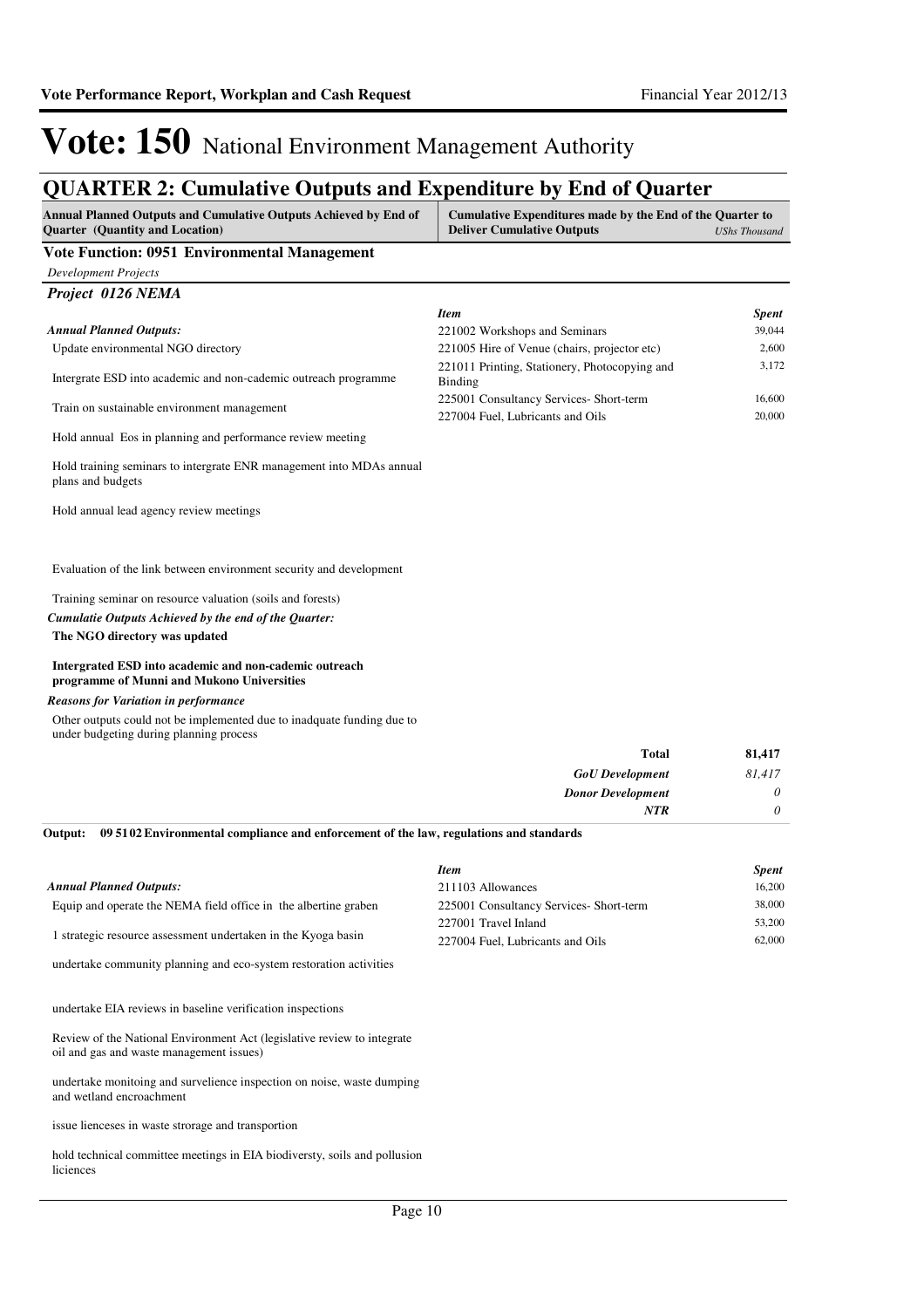## **QUARTER 2: Cumulative Outputs and Expenditure by End of Quarter**

| Annual Planned Outputs and Cumulative Outputs Achieved by End of | Cumulative Expenditures made by the End of the Quarter to |               |
|------------------------------------------------------------------|-----------------------------------------------------------|---------------|
| <b>Ouarter</b> (Quantity and Location)                           | <b>Deliver Cumulative Outputs</b>                         | UShs Thousand |

#### **Vote Function: 0951 Environmental Management**

*Development Projects*

*Project 0126 NEMA*

Undertake high level inspections

train environmantal inspectors

train and retool environmenal protection force.

#### **113 project briefs received EIAs are approved, 223 EIAs**  *Cumulatie Outputs Achieved by the end of the Quarter:*

**received(Over 80% reviewed)**

#### **402 EIAs approved, 144 scoping and TORs for EIAs for development projects approved**

#### **38 EIA verifications and post EIA inspections carried out.**

#### *Reasons for Variation in performance*

More support is needed for lead agencies and local governments in processing of EIAs in order to enahnce effefiency and effectiveness at all levels

| <b>Total</b>             | 169,400  |
|--------------------------|----------|
| <b>GoU</b> Development   | 169,400  |
| <b>Donor Development</b> | $\theta$ |
| <b>NTR</b>               | $\theta$ |

**09 5103 Acess to environmental information/education and public participation increased Output:**

|                                   | <b>Item</b>                              | <b>Spent</b> |
|-----------------------------------|------------------------------------------|--------------|
| <b>Annual Planned Outputs:</b>    | 211103 Allowances                        | 10,972       |
| NSOER 2012 produced and launched  | 221002 Workshops and Seminars            | 21,600       |
|                                   | 221007 Books, Periodicals and Newspapers | 8.600        |
| 20 new districts trained on DSOER | 221008 Computer Supplies and IT Services | 22,600       |
|                                   | 225001 Consultancy Services- Short-term  | 21,200       |

Linux server purchased

 Equipment for the library purchased (1 heavy duty scanner/printer and 1 computer)

#### *Cumulatie Outputs Achieved by the end of the Quarter:*

#### **Data for 2012 NSOER is being collected and analysed**

*Reasons for Variation in performance*

The activity is on track

| 84,972   | <b>Total</b>             |
|----------|--------------------------|
| 84,972   | <b>GoU</b> Development   |
| $\theta$ | <b>Donor Development</b> |
| υ        | <b>NTR</b>               |
|          |                          |

#### **09 5104 The institutional capacity of NEMA and its partners enhanced Output:**

|                                                                     | <b>Item</b>                                    | <b>Spent</b> |
|---------------------------------------------------------------------|------------------------------------------------|--------------|
| <b>Annual Planned Outputs:</b>                                      | 211102 Contract Staff Salaries (Incl. Casuals, | 204,503      |
| Goods and services provided for NEMA and its partners               | Temporary)                                     |              |
|                                                                     | 221001 Advertising and Public Relations        | 13.200       |
| Board and Management functions supported                            | 221009 Welfare and Entertainment               | 17.200       |
| Cumulatie Outputs Achieved by the end of the Ouarter:               | 221011 Printing, Stationery, Photocopying and  | 6.600        |
| Fuel, mortorvehicle repair, insurances, consultancies and workshopd | Binding                                        |              |
| procured                                                            | 225001 Consultancy Services- Short-term        | 13.200       |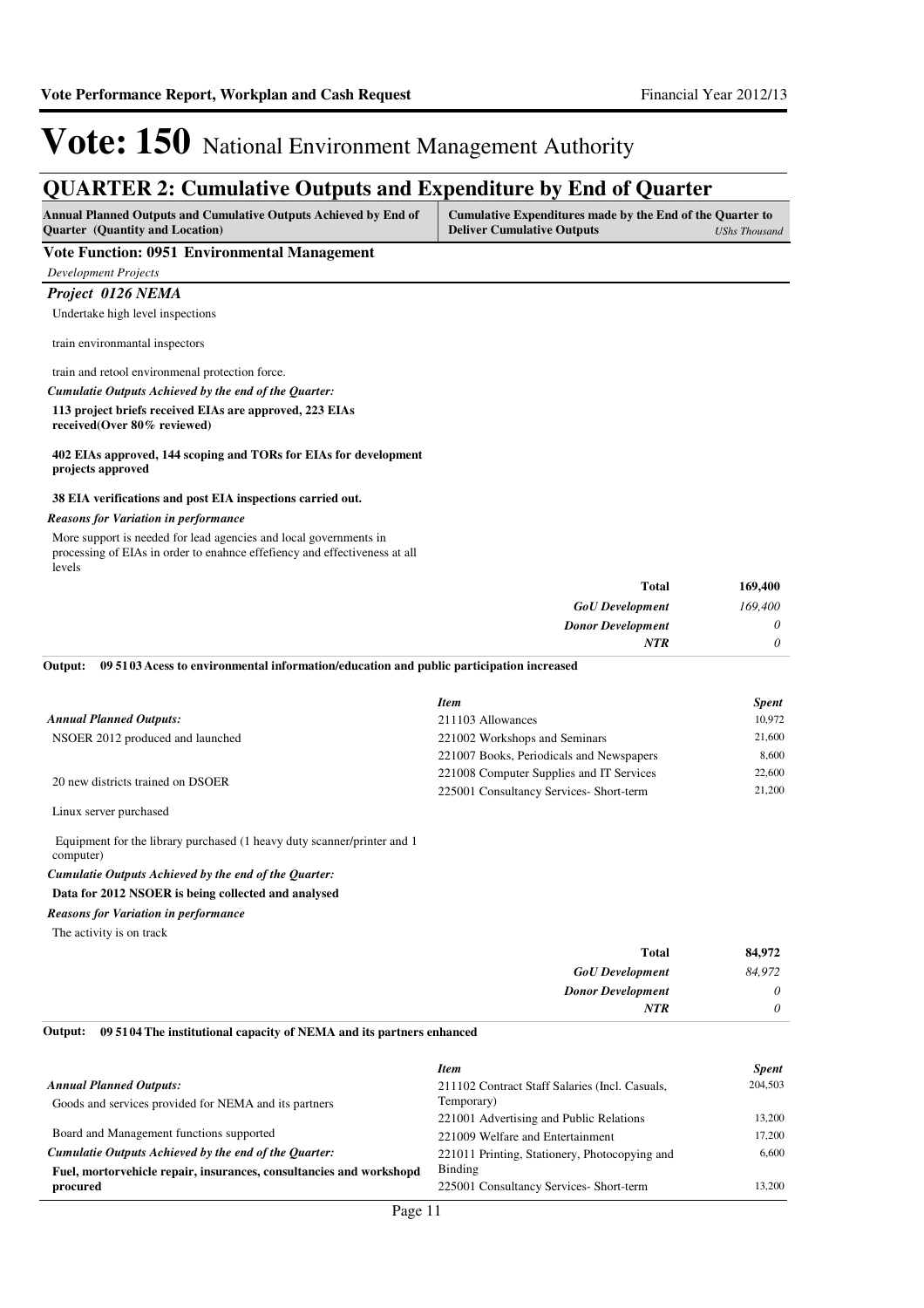# **QUARTER 2: Cumulative Outputs and Expenditure by End of Quarter**

| Annual Planned Outputs and Cumulative Outputs Achieved by End of<br><b>Quarter</b> (Quantity and Location)                                                                                                                                                                                 | Cumulative Expenditures made by the End of the Quarter to<br><b>Deliver Cumulative Outputs</b> | <b>UShs Thousand</b> |
|--------------------------------------------------------------------------------------------------------------------------------------------------------------------------------------------------------------------------------------------------------------------------------------------|------------------------------------------------------------------------------------------------|----------------------|
| <b>Vote Function: 0951 Environmental Management</b>                                                                                                                                                                                                                                        |                                                                                                |                      |
| <b>Development Projects</b>                                                                                                                                                                                                                                                                |                                                                                                |                      |
| Project 0126 NEMA                                                                                                                                                                                                                                                                          |                                                                                                |                      |
| Constriction of 3 municipal solid waste composting sites for Arua,<br>Hoima and Masindi, 221 waste collection skips municipalities, 16 skip<br>lifters for 8 municipalities and Capacity building for continuous<br>improvement in efficiency and effectiveness (training and monitoring). | 227004 Fuel, Lubricants and Oils                                                               | 10,000               |
| <b>Reasons for Variation in performance</b>                                                                                                                                                                                                                                                |                                                                                                |                      |
| Activity on going                                                                                                                                                                                                                                                                          |                                                                                                |                      |
|                                                                                                                                                                                                                                                                                            | <b>Total</b>                                                                                   | 264,703              |
|                                                                                                                                                                                                                                                                                            | <b>GoU</b> Development                                                                         | 264,703              |
|                                                                                                                                                                                                                                                                                            | <b>Donor Development</b>                                                                       | 0                    |
|                                                                                                                                                                                                                                                                                            | <b>NTR</b>                                                                                     | 0                    |
|                                                                                                                                                                                                                                                                                            | <b>GRAND TOTAL</b>                                                                             | 3,250,799            |
|                                                                                                                                                                                                                                                                                            | <b>Wage Recurrent</b>                                                                          | 1,327,304            |
|                                                                                                                                                                                                                                                                                            | <b>Non Wage Recurrent</b>                                                                      | 1,323,004            |
|                                                                                                                                                                                                                                                                                            | <b>GoU</b> Development                                                                         | 600,492              |
|                                                                                                                                                                                                                                                                                            | <b>Donor Development</b>                                                                       | 0                    |
|                                                                                                                                                                                                                                                                                            | <b>NTR</b>                                                                                     | 0                    |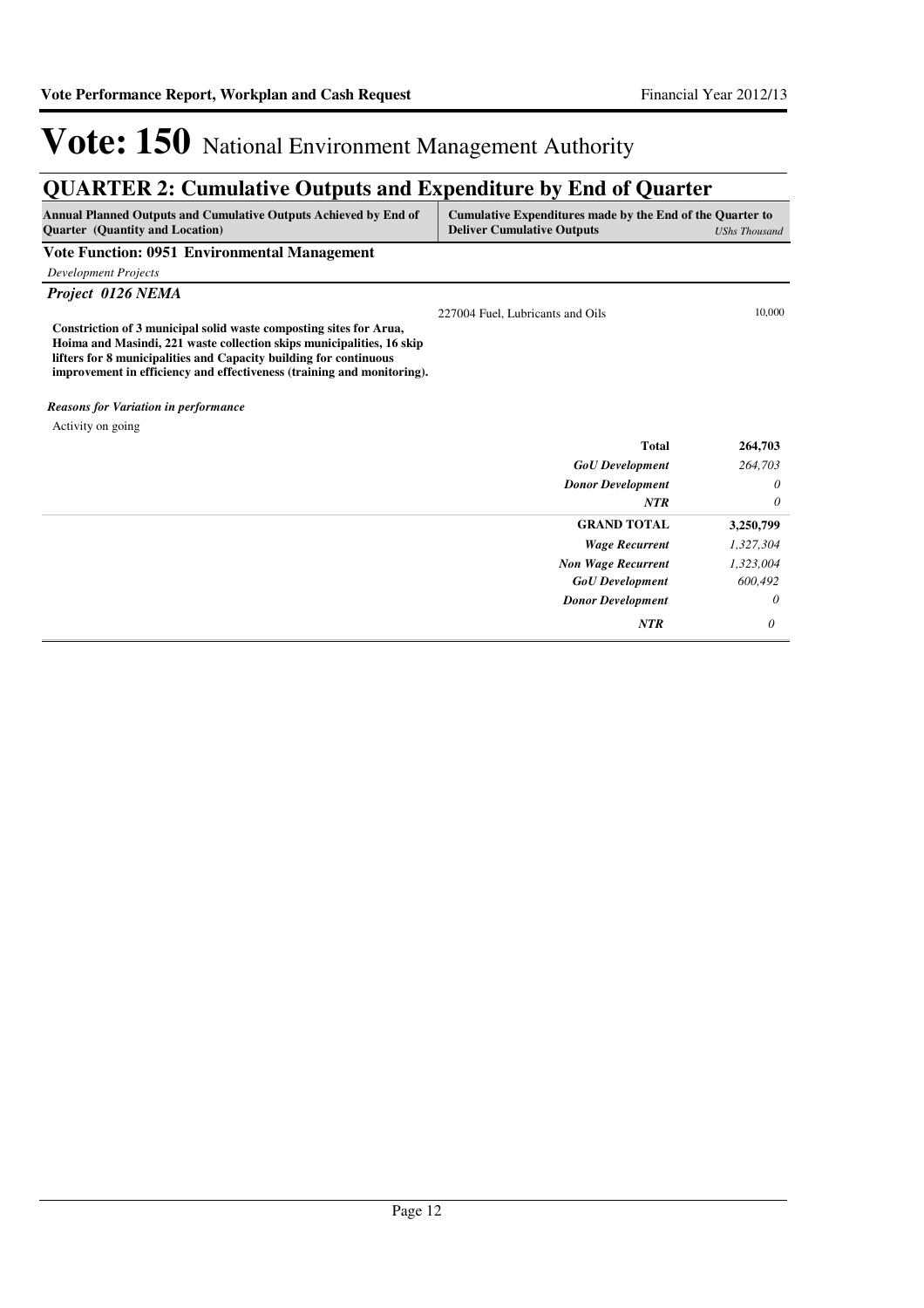## **QUARTER 2: Outputs and Expenditure in Quarter**

| <b>Planned and Actual Outputs in Quarter</b><br>(Quantity and Location)                                                                                                                                                                                                                                                                                  | <b>Expenditures incurred in the Quarter to deliver outputs</b>                                                                                      |                                                               |
|----------------------------------------------------------------------------------------------------------------------------------------------------------------------------------------------------------------------------------------------------------------------------------------------------------------------------------------------------------|-----------------------------------------------------------------------------------------------------------------------------------------------------|---------------------------------------------------------------|
|                                                                                                                                                                                                                                                                                                                                                          |                                                                                                                                                     | <b>UShs Thousand</b>                                          |
| <b>Vote Function: 0951 Environmental Management</b>                                                                                                                                                                                                                                                                                                      |                                                                                                                                                     |                                                               |
| <b>Recurrent Programmes</b>                                                                                                                                                                                                                                                                                                                              |                                                                                                                                                     |                                                               |
| Programme 01 Administration                                                                                                                                                                                                                                                                                                                              |                                                                                                                                                     |                                                               |
| <b>Outputs Provided</b>                                                                                                                                                                                                                                                                                                                                  |                                                                                                                                                     |                                                               |
| Output: 09 5101 Integration of ENR Management at National and Local Government levels                                                                                                                                                                                                                                                                    |                                                                                                                                                     |                                                               |
|                                                                                                                                                                                                                                                                                                                                                          | <b>Item</b>                                                                                                                                         | <b>Spent</b>                                                  |
| <b>Outputs Planned in Quarter:</b>                                                                                                                                                                                                                                                                                                                       | 211101 General Staff Salaries                                                                                                                       | 13,789                                                        |
| 1 workshop and meeting for Local Governments                                                                                                                                                                                                                                                                                                             | 221002 Workshops and Seminars                                                                                                                       | 22,000                                                        |
| <b>Actual Outputs Achieved in Quarter:</b>                                                                                                                                                                                                                                                                                                               | 227001 Travel Inland                                                                                                                                | 8,000                                                         |
| 1 workshop for 30 people organised for Local Governments                                                                                                                                                                                                                                                                                                 |                                                                                                                                                     |                                                               |
|                                                                                                                                                                                                                                                                                                                                                          |                                                                                                                                                     |                                                               |
| 14 districts, 1 municipal council and 2 TC authorities mentored on<br>decentralising Environ, ental management (Amuru, Nyoya, Kole,<br>Lira, Luwero, Nakaseke, Gomba, Kayunga, Entebbe MC, Kira and<br><b>Nsangi TCs</b> )                                                                                                                               |                                                                                                                                                     |                                                               |
| Reasons for Variation in performance                                                                                                                                                                                                                                                                                                                     |                                                                                                                                                     |                                                               |
| Activity was done as planned                                                                                                                                                                                                                                                                                                                             |                                                                                                                                                     |                                                               |
|                                                                                                                                                                                                                                                                                                                                                          | <b>Total</b>                                                                                                                                        | 43,789                                                        |
|                                                                                                                                                                                                                                                                                                                                                          | <b>Wage Recurrent</b>                                                                                                                               | 13,789                                                        |
|                                                                                                                                                                                                                                                                                                                                                          | <b>Non Wage Recurrent</b>                                                                                                                           | 30,000                                                        |
|                                                                                                                                                                                                                                                                                                                                                          | <b>NTR</b>                                                                                                                                          | 0                                                             |
| <b>Outputs Planned in Quarter:</b><br>225 environmental inspections and audits carried out<br>Actual Outputs Achieved in Quarter:<br>483 environmental inspections and audits carried out on facilities<br>and land uses all over the country.<br>9 EPF personnel supported to carry out their operations (survellience)<br>monitoring and enforecement) | <b>Item</b><br>211101 General Staff Salaries<br>211103 Allowances<br>221002 Workshops and Seminars<br>221003 Staff Training<br>227001 Travel Inland | <b>Spent</b><br>357,969<br>25,000<br>28,000<br>6,946<br>8,000 |
| Reasons for Variation in performance                                                                                                                                                                                                                                                                                                                     |                                                                                                                                                     |                                                               |
| More personnel and funding support is needed for environmetal<br>complance inspections with in the major urban areas, oil and gas and the<br>degarded fragile ecosystems                                                                                                                                                                                 |                                                                                                                                                     |                                                               |
|                                                                                                                                                                                                                                                                                                                                                          | <b>Total</b>                                                                                                                                        | 425,915                                                       |
|                                                                                                                                                                                                                                                                                                                                                          | <b>Wage Recurrent</b>                                                                                                                               | 357,969                                                       |
|                                                                                                                                                                                                                                                                                                                                                          | <b>Non Wage Recurrent</b>                                                                                                                           | 67,946                                                        |
|                                                                                                                                                                                                                                                                                                                                                          | <b>NTR</b>                                                                                                                                          | 0                                                             |
| 09 5103 Acess to environmental information/education and public participation increased<br>Output:                                                                                                                                                                                                                                                       |                                                                                                                                                     |                                                               |
|                                                                                                                                                                                                                                                                                                                                                          | <b>Item</b>                                                                                                                                         | <b>Spent</b>                                                  |
| <b>Outputs Planned in Quarter:</b>                                                                                                                                                                                                                                                                                                                       | 211101 General Staff Salaries                                                                                                                       | 352,018                                                       |
| 1- Quarterly IEC materials produced                                                                                                                                                                                                                                                                                                                      | 211103 Allowances                                                                                                                                   | 7,000                                                         |
|                                                                                                                                                                                                                                                                                                                                                          | 221001 Advertising and Public Relations                                                                                                             | 11,800                                                        |
| 2-1 radio/TV program produced                                                                                                                                                                                                                                                                                                                            | 221002 Workshops and Seminars                                                                                                                       | 43,600                                                        |
|                                                                                                                                                                                                                                                                                                                                                          | 221008 Computer Supplies and IT Services                                                                                                            | 16,000                                                        |

3- School Environment Education Program organized *Actual Outputs Achieved in Quarter:*

227001 Travel Inland 9,500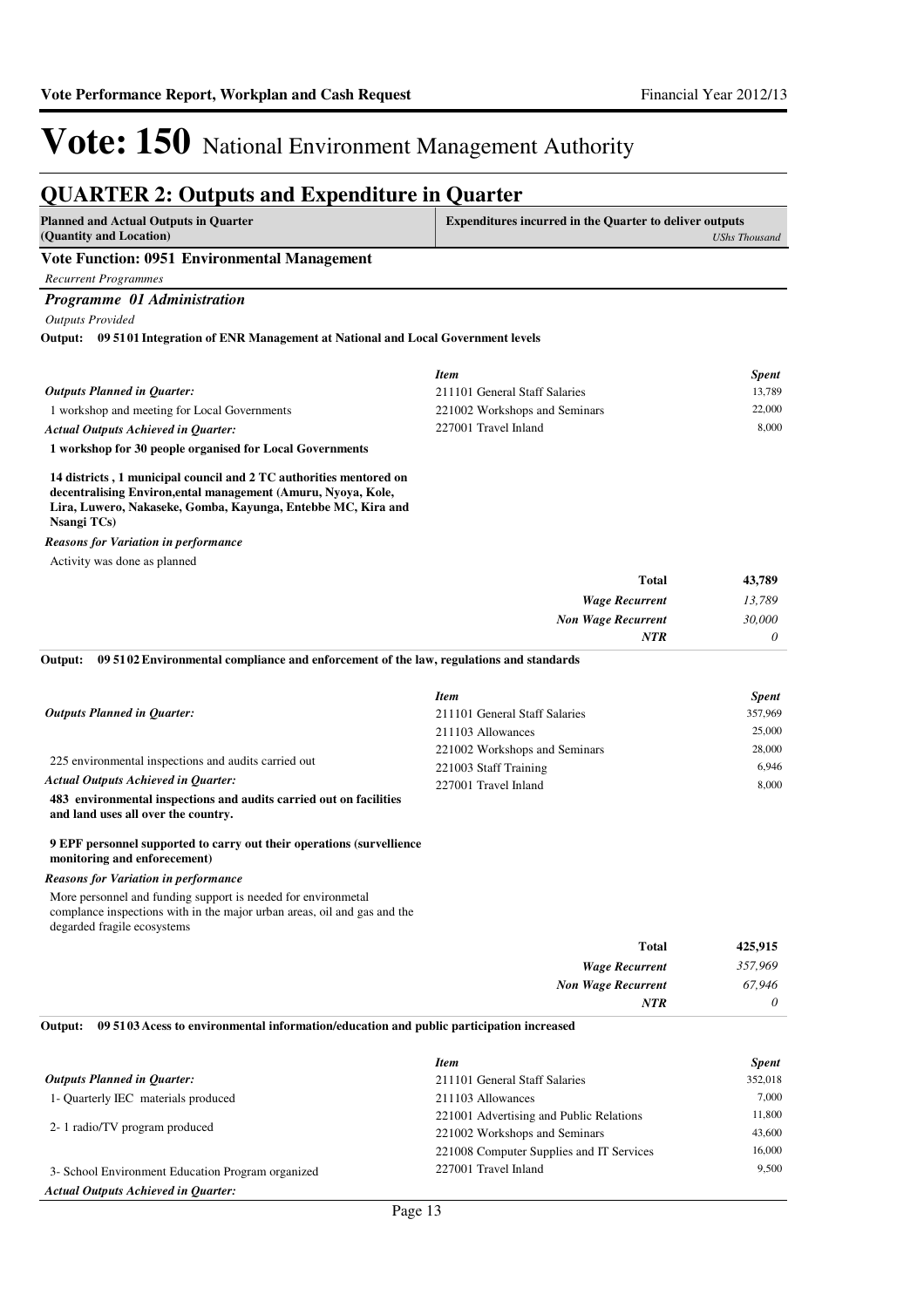## **QUARTER 2: Outputs and Expenditure in Quarter**

| <b>Planned and Actual Outputs in Quarter</b>                                     | <b>Expenditures incurred in the Quarter to deliver outputs</b> |  |
|----------------------------------------------------------------------------------|----------------------------------------------------------------|--|
| (Quantity and Location)                                                          | UShs Thousand                                                  |  |
| $\mathbf{v}$ and $\mathbf{v}$ and $\mathbf{v}$ and $\mathbf{v}$ and $\mathbf{v}$ |                                                                |  |

#### **Vote Function: 0951 Environmental Management**

*Recurrent Programmes*

*Programme 01 Administration*

**Quarterly IEC materials produced on green economy, sustainable development and NEMA's activities**

**2 workshops for an educational sustanable development strategy orgainsed for Munni and Mukono universities to integrate enviornment and natural resource management into Univerity programmes**

#### *Reasons for Variation in performance*

More support is needed for public education and awareness programmes in order to enance stake holder participation to ensure environmetal complaince

| 439,918  |
|----------|
| 352,018  |
| 87,900   |
| $\theta$ |
|          |

#### **09 5104 The institutional capacity of NEMA and its partners enhanced Output:**

|                                                                                                                                                              | <b>Item</b>                                   | <b>Spent</b> |
|--------------------------------------------------------------------------------------------------------------------------------------------------------------|-----------------------------------------------|--------------|
| <b>Outputs Planned in Quarter:</b>                                                                                                                           | 211101 General Staff Salaries                 | 221,718      |
| 1-Staff salaries and NSSF paid                                                                                                                               | 211103 Allowances                             | 19,851       |
|                                                                                                                                                              | 212101 Social Security Contributions (NSSF)   | 114,007      |
| 2- NEMA Staff and partners trained                                                                                                                           | 213004 Gratuity Payments                      | 169,564      |
| 3- Goods and services procured                                                                                                                               | 221001 Advertising and Public Relations       | 6,600        |
|                                                                                                                                                              | 221003 Staff Training                         | 6,600        |
| 4- NEMA's Quarterly Performance reviwed                                                                                                                      | 221005 Hire of Venue (chairs, projector etc)  | 2,965        |
|                                                                                                                                                              | 221007 Books, Periodicals and Newspapers      | 6,164        |
| 5. Staff gratuity paid.                                                                                                                                      | 221008 Computer Supplies and IT Services      | 13,000       |
| <b>Actual Outputs Achieved in Quarter:</b>                                                                                                                   | 221009 Welfare and Entertainment              | 17,001       |
| 1-Staff salaries and NSSF paid                                                                                                                               | 221011 Printing, Stationery, Photocopying and | 14,000       |
|                                                                                                                                                              | Binding                                       |              |
| 2- Goods and services procured                                                                                                                               | 222001 Telecommunications                     | 6,001        |
|                                                                                                                                                              | 222002 Postage and Courier                    | 5,116        |
| 3- NEMA's Quarterly Performance reviwed                                                                                                                      | 223001 Property Expenses                      | 19,003       |
|                                                                                                                                                              | 223002 Rates                                  | 5,000        |
| 4. Staff gratuity paid.                                                                                                                                      | 223004 Guard and Security services            | 8,300        |
| <b>Reasons for Variation in performance</b>                                                                                                                  | 223005 Electricity                            | 34,600       |
| NEMA needs more institutional support interms of personnel (recruiting                                                                                       | 223006 Water                                  | 500          |
| and training) and funding to acquire logistes and equipment to manage<br>the new and emerging environmental issues reletated to oil and gas and e-<br>waste. | 223007 Other Utilities- (fuel, gas, f         | 53,539       |
|                                                                                                                                                              | 226001 Insurances                             | 40,000       |
|                                                                                                                                                              | 227001 Travel Inland                          | 17,169       |
|                                                                                                                                                              | 227004 Fuel, Lubricants and Oils              | 30,000       |
|                                                                                                                                                              | 228001 Maintenance - Civil                    | 4,000        |
|                                                                                                                                                              | 228002 Maintenance - Vehicles                 | 34,595       |
|                                                                                                                                                              | 228004 Maintenance Other                      | 15,000       |
|                                                                                                                                                              | <b>Total</b>                                  | 864,293      |
|                                                                                                                                                              | <b>Wage Recurrent</b>                         | 221,718      |
|                                                                                                                                                              | <b>Non Wage Recurrent</b>                     | 642,575      |
|                                                                                                                                                              | <b>NTR</b>                                    | 0            |

**Output: 09 5105 National, regional and international partnerships and networking strengthened**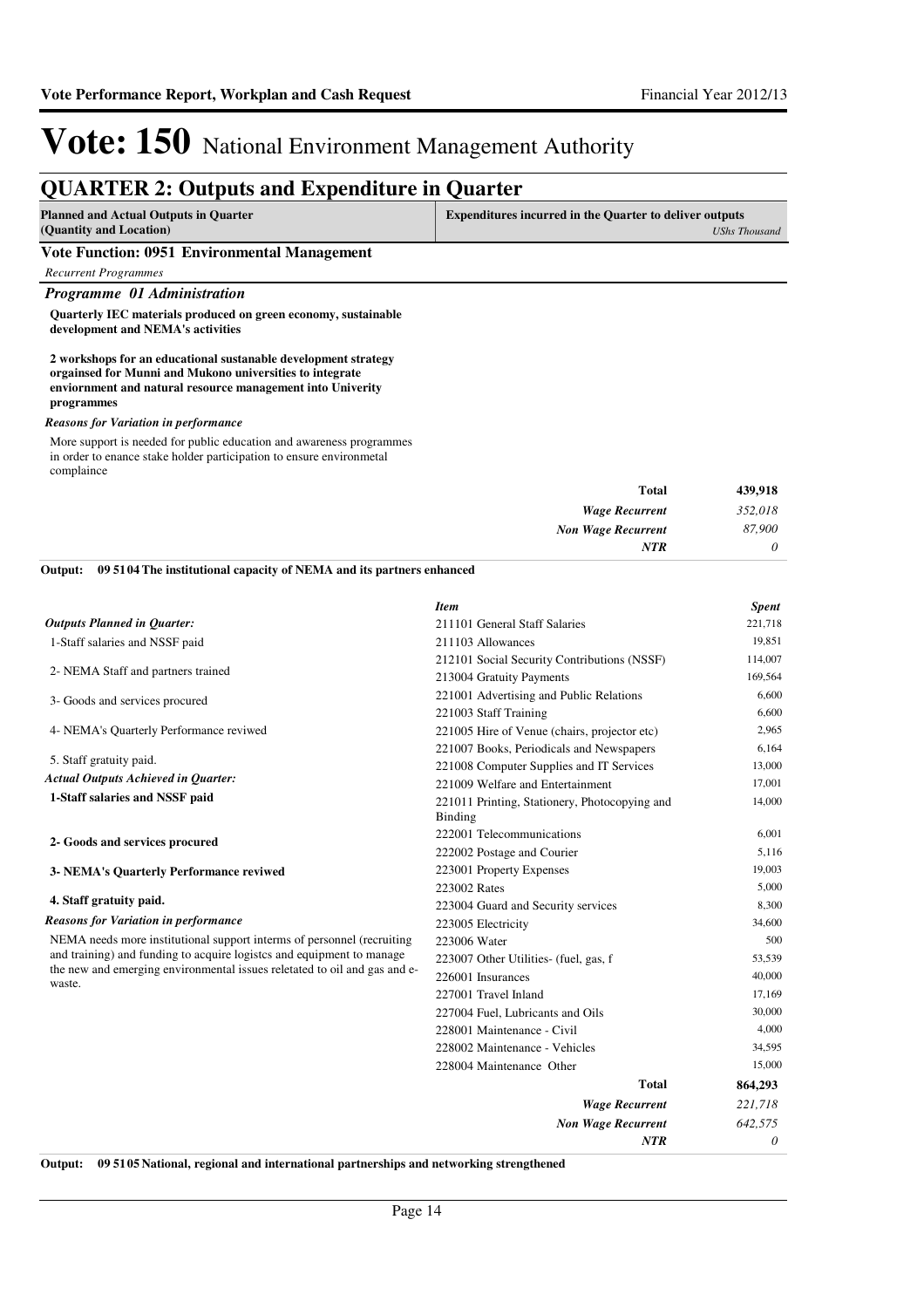#### **QUARTER 2: Outputs and Expenditure in Quarter Planned and Actual Outputs in Quarter (Quantity and Location) Expenditures incurred in the Quarter to deliver outputs**  *UShs Thousand* **Vote Function: 0951 Environmental Management** *Recurrent Programmes Programme 01 Administration* Participation of NEMA in the key regional and international fora , projects and activities on environment management and sustainable development **NEMA participated in selected regional and international for a , projects and activities on environment management and sustainable development** *Wage Recurrent Non Wage Recurrent* **Total** *3,194 10,615 0* **13,809** *Actual Outputs Achieved in Quarter: Outputs Planned in Quarter: NTR* This output has been greatly affected by budget cut for international travels yet NEMA is a national focal point for most of the conventions related to environment and sustainable development besides NEMA implements some international projects that need a lot of network activities to be supported by the Government of Uganda. *Reasons for Variation in performance Item Spent* 211101 General Staff Salaries 3,194 227002 Travel Abroad 10,615

### *Development Projects*

## *Project 0126 NEMA*

*Capital Purchases* **09 5171 Acquisition of Land by Government Output:**

#### *Outputs Planned in Quarter:*

#### *Actual Outputs Achieved in Quarter:*

**..**

.

.

#### *Reasons for Variation in performance*

| <b>Total</b>             | $\bf{0}$ |
|--------------------------|----------|
| <b>GoU</b> Development   | 0        |
| <b>Donor Development</b> | 0        |
| <b>NTR</b>               |          |
|                          |          |

**09 5172 Government Buildings and Administrative Infrastructure Output:**

#### *Outputs Planned in Quarter:*

#### Repair of NEMA House commenced **Nil.** *Actual Outputs Achieved in Quarter:* No funds available *Reasons for Variation in performance*

| $\mathbf{0}$ |
|--------------|
| 0            |
| 0            |
| 0            |
|              |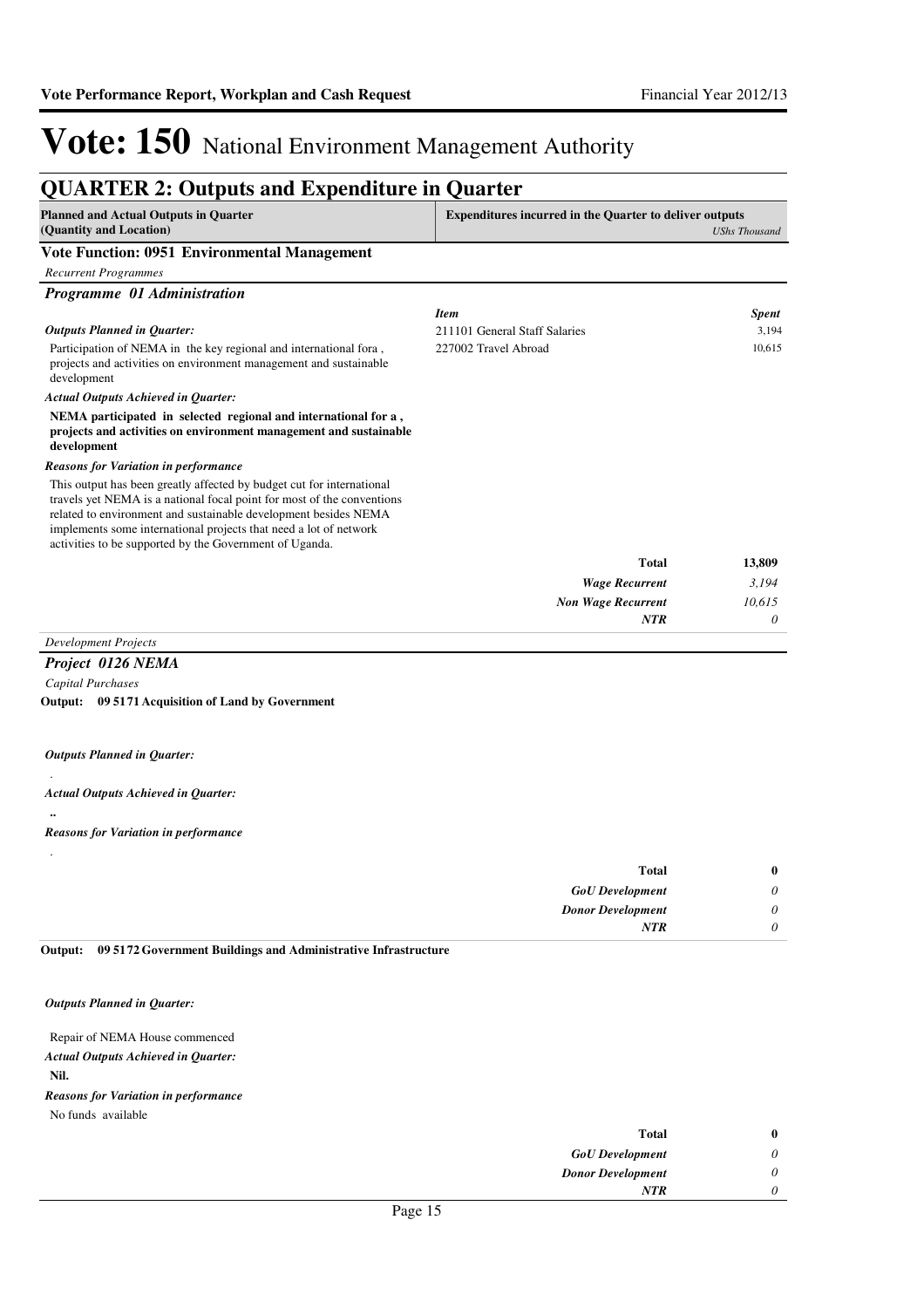## **QUARTER 2: Outputs and Expenditure in Quarter**

| Planned and Actual Outputs in Quarter          | Expenditures incurred in the Quarter to deliver outputs |
|------------------------------------------------|---------------------------------------------------------|
| (Quantity and Location)                        | UShs Thousand                                           |
| Vete Franction: 0051 Francescontol Monogoucart |                                                         |

#### **Vote Function: 0951 Environmental Management**

*Development Projects*

*Project 0126 NEMA*

**09 5178 Purchase of Office and Residential Furniture and Fittings Output:**

#### *Outputs Planned in Quarter:*

. **NA** *Actual Outputs Achieved in Quarter:* No funds available *Reasons for Variation in performance*

| $\boldsymbol{0}$ | Total                    |
|------------------|--------------------------|
| $\theta$         | <b>GoU</b> Development   |
| $\theta$         | <b>Donor Development</b> |
| 0                | <b>NTR</b>               |

*Outputs Provided*

**09 5101 Integration of ENR Management at National and Local Government levels Output:**

|                                                         | <b>Item</b>                                              | <b>Spent</b> |
|---------------------------------------------------------|----------------------------------------------------------|--------------|
| <b>Outputs Planned in Ouarter:</b>                      | 221002 Workshops and Seminars                            | 27,044       |
| Update environmental NGO directory                      | 221005 Hire of Venue (chairs, projector etc)             | 1.300        |
| Train on sustainable environment management             | 221011 Printing, Stationery, Photocopying and<br>Binding | 1.586        |
| Hold annual EOs planning and performance review meeting | 225001 Consultancy Services- Short-term                  | 8.300        |
|                                                         | 227004 Fuel, Lubricants and Oils                         | 10,000       |
| Hold annual lead agency review meetings                 |                                                          |              |

*Actual Outputs Achieved in Quarter:*

**The NGO directory was updated**

#### **Intergrated ESD into academic and non-cademic outreach programme of Munni and Mukono Universities**

#### *Reasons for Variation in performance*

Other outputs could not be implemented due to inadquate funding due to under budgeting during planning process

| 48,230   | Total                    |
|----------|--------------------------|
| 48,230   | <b>GoU</b> Development   |
| 0        | <b>Donor Development</b> |
| $\theta$ | <b>NTR</b>               |

#### **09 5102 Environmental compliance and enforcement of the law, regulations and standards Output:**

|                                                                                                               | <b>Item</b>                      | <b>Spent</b> |
|---------------------------------------------------------------------------------------------------------------|----------------------------------|--------------|
| <b>Outputs Planned in Ouarter:</b>                                                                            | 211103 Allowances                | 10,600       |
| continue with Equipment and operation of the NEMA field office in the 225001 Consultancy Services- Short-term |                                  | 19,000       |
| albertine graben                                                                                              | 227001 Travel Inland             | 31,600       |
| continue with community planning and eco-system restoration activities                                        | 227004 Fuel. Lubricants and Oils | 41,000       |

Continue with EIA reviews in baseline verification inspections

finalise review of the National Environment Act (legislative review to integrate oil and gas and waste management issues)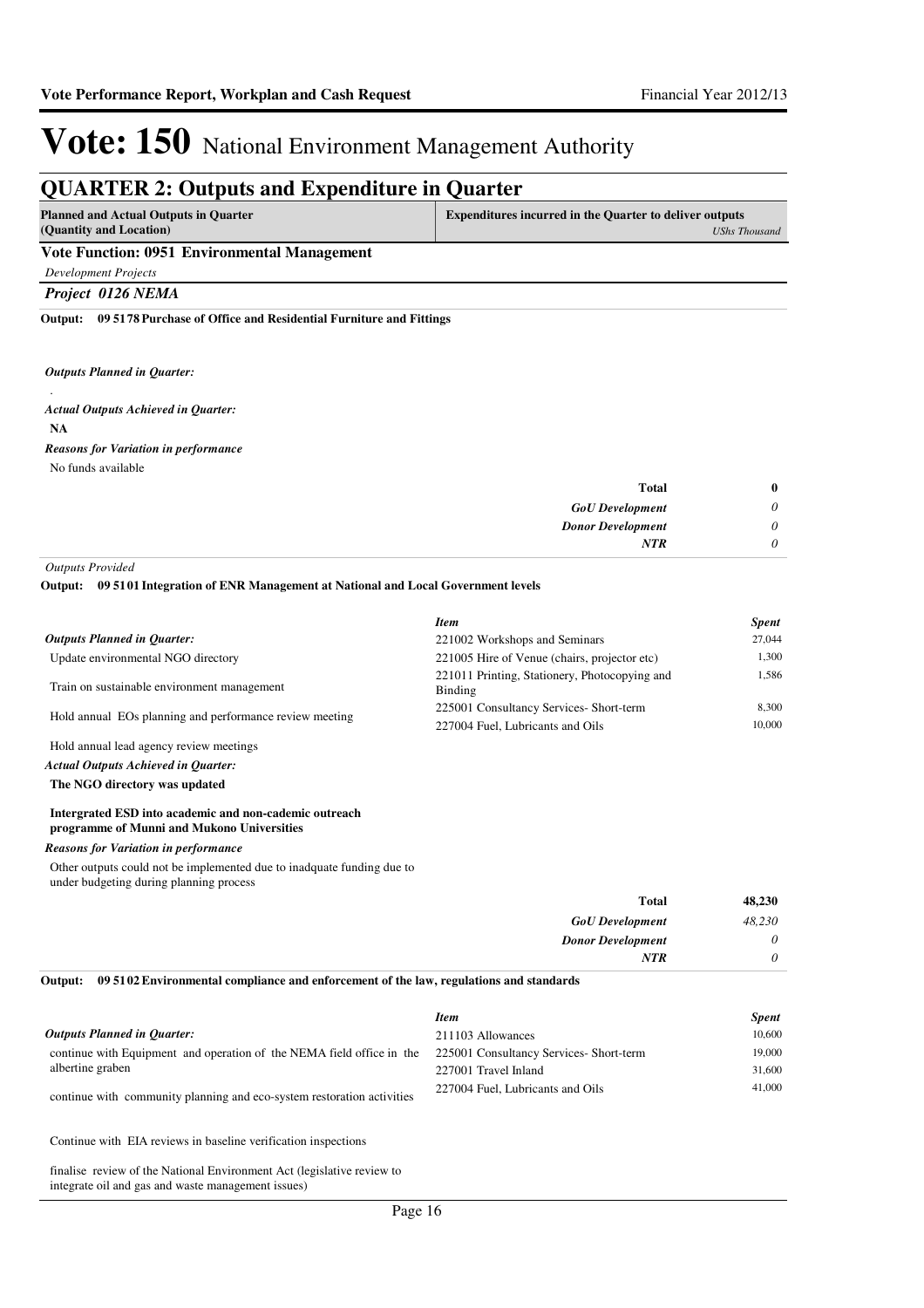### **QUARTER 2: Outputs and Expenditure in Quarter Planned and Actual Outputs in Quarter (Quantity and Location) Expenditures incurred in the Quarter to deliver outputs**  *UShs Thousand* **Vote Function: 0951 Environmental Management** *Development Projects Project 0126 NEMA* continue with monitoing and survelience inspection on noise, waste dumping and wetland encroachment issue lienceses in waste strorage and transportion hold technical committee meetings in EIA biodiversty, soils and pollusion liciences Undertake high level inspections train environmantal inspectors continue with training and retooling of environmenal protection force. **65 project briefs received EIAs are approved, 600 EIAs received 337 EIAs approved, 87 scoping and TORs for EIAs for development projects approved 38 EIA verifications and post EIA inspections carried out.** *Actual Outputs Achieved in Quarter: Reasons for Variation in performance*

More support is needed for lead agencies and local governments in processing of EIAs in order to enahnce effefiency and effectiveness at all levels

| <b>Total</b>             | 102,200  |
|--------------------------|----------|
| <b>GoU</b> Development   | 102,200  |
| <b>Donor Development</b> | $\theta$ |
| NTR                      | 0        |

**09 5103 Acess to environmental information/education and public participation increased Output:**

|                                                     | <b>Item</b>                              | <b>Spent</b> |
|-----------------------------------------------------|------------------------------------------|--------------|
| <b>Outputs Planned in Ouarter:</b>                  | 211103 Allowances                        | 5.600        |
| NSOER data analysed                                 | 221002 Workshops and Seminars            | 14.300       |
| <b>Actual Outputs Achieved in Ouarter:</b>          | 221007 Books, Periodicals and Newspapers | 5.300        |
| Data for 2012 NSOER is being collected and analysed | 221008 Computer Supplies and IT Services | 15,300       |
| <b>Reasons for Variation in performance</b>         | 225001 Consultancy Services- Short-term  | 10.600       |
| The activity is on track                            |                                          |              |
|                                                     | <b>Total</b>                             | 51,100       |
|                                                     | <b>GoU</b> Development                   | 51.100       |

| <b>Donor Development</b><br><b>TERR</b> |
|-----------------------------------------|
|                                         |

#### **09 5104 The institutional capacity of NEMA and its partners enhanced Output:**

|                                                                    | <b>Item</b>                                    | <b>Spent</b> |
|--------------------------------------------------------------------|------------------------------------------------|--------------|
| <b>Outputs Planned in Ouarter:</b>                                 | 211102 Contract Staff Salaries (Incl. Casuals, | 127,853      |
|                                                                    | Temporary)                                     |              |
|                                                                    | 221001 Advertising and Public Relations        | 8.600        |
| Goods and services procured                                        | 221009 Welfare and Entertainment               | 10.600       |
| <b>Actual Outputs Achieved in Ouarter:</b>                         | 221011 Printing, Stationery, Photocopying and  | 3.300        |
| Fuel, mortorvehicle repair, insurances, consultancies and workshop | Binding                                        |              |
| procured                                                           | 225001 Consultancy Services- Short-term        | 6.600        |
|                                                                    |                                                |              |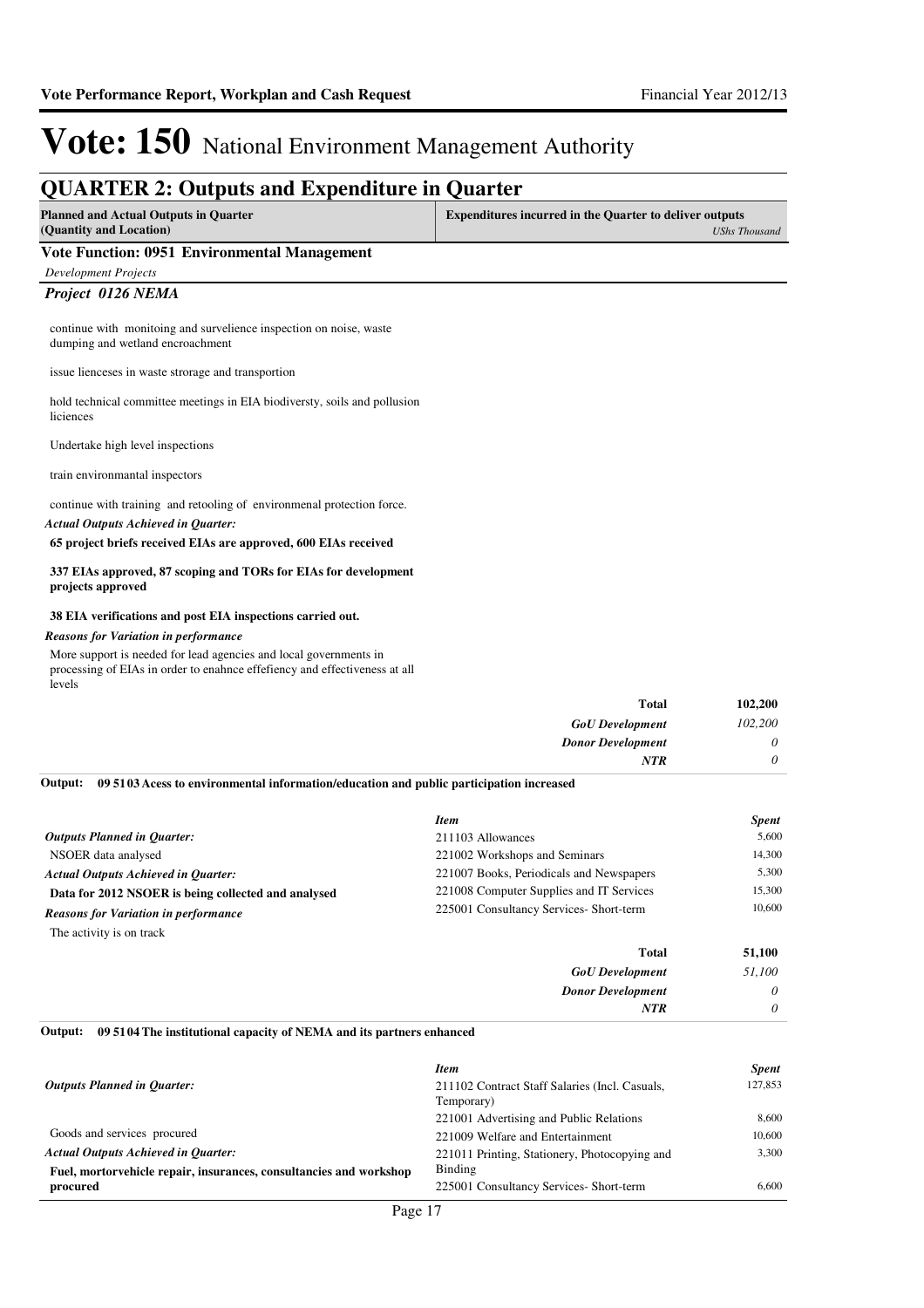| <b>QUARTER 2: Outputs and Expenditure in Quarter</b>                                                                                                                                                                                                                                       |                                                                                        |           |  |
|--------------------------------------------------------------------------------------------------------------------------------------------------------------------------------------------------------------------------------------------------------------------------------------------|----------------------------------------------------------------------------------------|-----------|--|
| <b>Planned and Actual Outputs in Quarter</b><br>(Quantity and Location)                                                                                                                                                                                                                    | <b>Expenditures incurred in the Quarter to deliver outputs</b><br><b>UShs Thousand</b> |           |  |
| <b>Vote Function: 0951 Environmental Management</b>                                                                                                                                                                                                                                        |                                                                                        |           |  |
| <b>Development Projects</b>                                                                                                                                                                                                                                                                |                                                                                        |           |  |
| Project 0126 NEMA                                                                                                                                                                                                                                                                          |                                                                                        |           |  |
| Constriction of 3 municipal solid waste composting sites for Arua,<br>Hoima and Masindi, 221 waste collection skips municipalities, 16 skip<br>lifters for 8 municipalities and Capacity building for continuous<br>improvement in efficiency and effectiveness (training and monitoring). | 227004 Fuel, Lubricants and Oils                                                       | 10,000    |  |
| <b>Reasons for Variation in performance</b>                                                                                                                                                                                                                                                |                                                                                        |           |  |
| Activity on going                                                                                                                                                                                                                                                                          |                                                                                        |           |  |
|                                                                                                                                                                                                                                                                                            | <b>Total</b>                                                                           | 166,953   |  |
|                                                                                                                                                                                                                                                                                            | <b>GoU</b> Development                                                                 | 166,953   |  |
|                                                                                                                                                                                                                                                                                            | <b>Donor Development</b>                                                               | 0         |  |
|                                                                                                                                                                                                                                                                                            | NTR                                                                                    | 0         |  |
|                                                                                                                                                                                                                                                                                            | <b>GRAND TOTAL</b>                                                                     | 2,156,208 |  |
|                                                                                                                                                                                                                                                                                            | <b>Wage Recurrent</b>                                                                  | 948,689   |  |
|                                                                                                                                                                                                                                                                                            | <b>Non Wage Recurrent</b>                                                              | 839,036   |  |
|                                                                                                                                                                                                                                                                                            | <b>GoU</b> Development                                                                 | 368,483   |  |
|                                                                                                                                                                                                                                                                                            | <b>Donor Development</b>                                                               | 0         |  |
|                                                                                                                                                                                                                                                                                            | <b>NTR</b>                                                                             | 0         |  |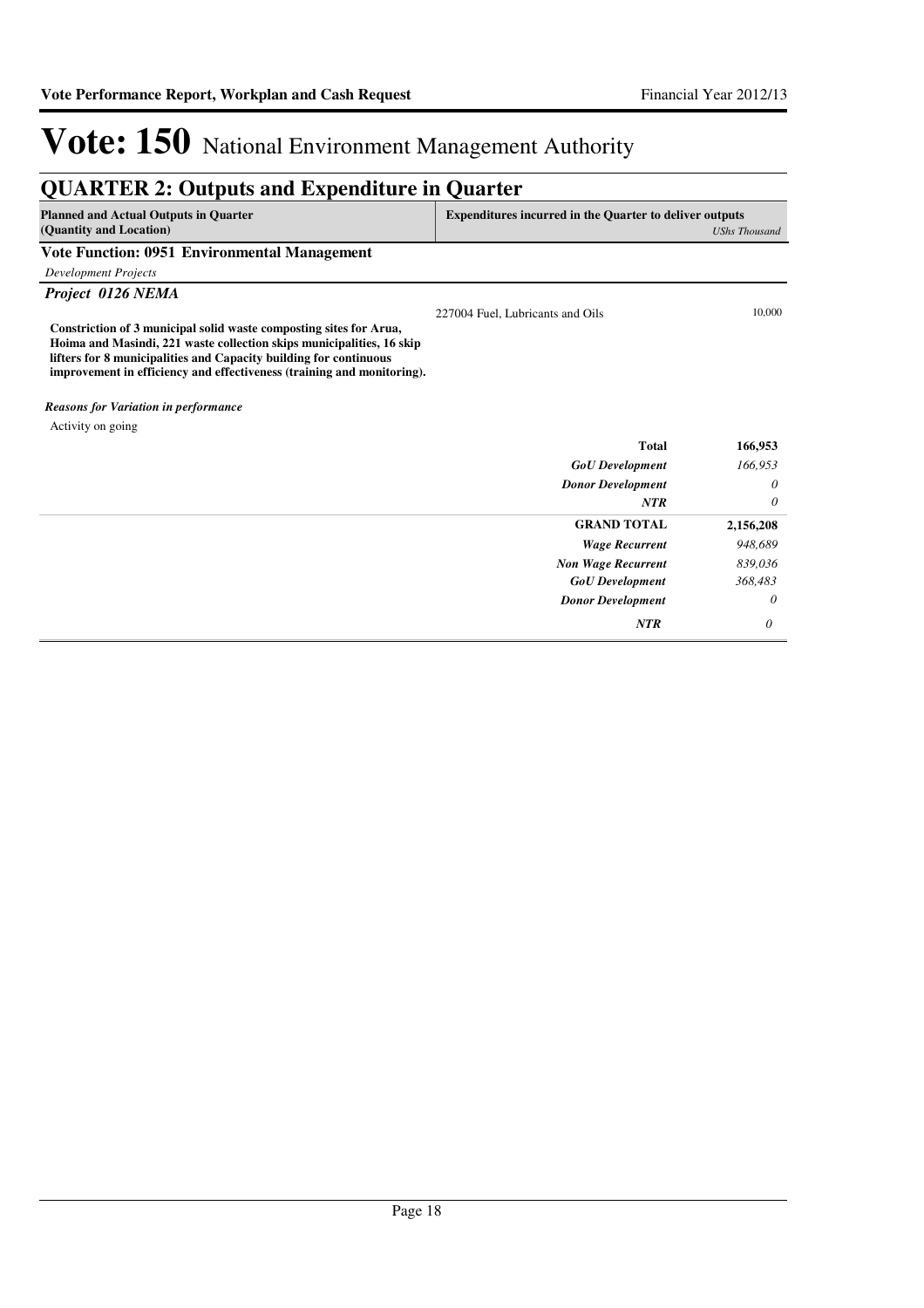## **QUARTER 3: Revised Workplan**

| <b>Planned Outputs for the Quarter</b><br>(Quantity and Location)                     | <b>Estimated Funds Available in Quarter</b><br>(from balance brought forward and actual/expected releaes) |                    |                  | <b>UShs Thousand</b> |
|---------------------------------------------------------------------------------------|-----------------------------------------------------------------------------------------------------------|--------------------|------------------|----------------------|
| <b>Vote Function: 0951 Environmental Management</b>                                   |                                                                                                           |                    |                  |                      |
| <b>Recurrent Programmes</b>                                                           |                                                                                                           |                    |                  |                      |
| Programme 01 Administration                                                           |                                                                                                           |                    |                  |                      |
| <b>Outputs Provided</b>                                                               |                                                                                                           |                    |                  |                      |
| Output: 09 5101 Integration of ENR Management at National and Local Government levels |                                                                                                           |                    |                  |                      |
|                                                                                       | <b>Item</b>                                                                                               | <b>Balance b/f</b> | <b>New Funds</b> | <b>Total</b>         |
| Mobilise and carry out training of Planners in                                        | 211101 General Staff Salaries                                                                             | 5,516              | 0                | 5,516                |
| MDAs in environment mainstreaming                                                     |                                                                                                           |                    |                  |                      |
|                                                                                       | <b>Total</b>                                                                                              | 5,516              | $\bf{0}$         | 5,516                |
| Mobilse distrcits to particiopate, plna and<br>budget for environmental activities    | <b>Wage Recurrent</b>                                                                                     | 5,516              | 0                | 5,516                |
|                                                                                       | <b>Non Wage Recurrent</b>                                                                                 | 0                  | 0                | 0                    |
|                                                                                       | NTR                                                                                                       | 0                  | 0                | 0                    |
| Output:                                                                               | 09 5102 Environmental compliance and enforcement of the law, regulations and standards                    |                    |                  |                      |
|                                                                                       | <b>Item</b>                                                                                               | <b>Balance b/f</b> | <b>New Funds</b> | <b>Total</b>         |
| 11 environmental inspections and audits                                               | 211101 General Staff Salaries                                                                             | 47,000             | 0                | 47,000               |
| carried out                                                                           |                                                                                                           |                    |                  |                      |
|                                                                                       | <b>Total</b>                                                                                              | 47,000             | $\bf{0}$         | 47,000               |
|                                                                                       | <b>Wage Recurrent</b>                                                                                     | 47,000             | 0                | 47,000               |
|                                                                                       | <b>Non Wage Recurrent</b>                                                                                 | 0                  | 0                | 0                    |
|                                                                                       | <b>NTR</b>                                                                                                | 0                  | 0                | 0                    |
| Output:                                                                               | 09 51 03 Acess to environmental information/education and public participation increased                  |                    |                  |                      |
|                                                                                       | <b>Item</b>                                                                                               | <b>Balance b/f</b> | <b>New Funds</b> | <b>Total</b>         |
| 1- Quarterly IEC materials produced                                                   | 211101 General Staff Salaries                                                                             | 40,278             | 0                | 40,278               |
|                                                                                       | 211103 Allowances                                                                                         | 13                 | 0                | 13                   |
| 2-1 radio/TV program produced                                                         | <b>Total</b>                                                                                              | 40,291             | $\bf{0}$         | 40,291               |
| 3- School Environment Education Program                                               | <b>Wage Recurrent</b>                                                                                     | 40,278             | 0                | 40,278               |
| organized                                                                             | <b>Non Wage Recurrent</b>                                                                                 | 13                 | 0                | 13                   |
| 4- Publication of UNESCO report, publ; ic                                             |                                                                                                           |                    |                  |                      |
| lecture.                                                                              |                                                                                                           |                    |                  |                      |
|                                                                                       | NTR                                                                                                       | 0                  | $\theta$         | 0                    |
| 09 5104 The institutional capacity of NEMA and its partners enhanced<br>Output:       |                                                                                                           |                    |                  |                      |
|                                                                                       | <b>Item</b>                                                                                               | <b>Balance b/f</b> | <b>New Funds</b> | <b>Total</b>         |
| 1- Staff salaries and NSSF paid                                                       | 211101 General Staff Salaries                                                                             | 293,004            | 0                | 293,004              |
|                                                                                       | 211103 Allowances                                                                                         | 149                | 0                | 149                  |
| 2- NEMA Staff and partners trained                                                    | 212101 Social Security Contributions (NSSF)                                                               | 1,093              | 0                | 1,093                |
| 3- Goods and services procured                                                        | 213004 Gratuity Payments                                                                                  | 8,436              | $\bf{0}$         | 8,436                |
|                                                                                       | 221002 Workshops and Seminars<br>221005 Hire of Venue (chairs, projector etc)                             | 20,000<br>71       | $\bf{0}$<br>0    | 20,000<br>71         |
| 4- NEMA's Quarterly Performance reviwed                                               | 221009 Welfare and Entertainment                                                                          | 1                  | 0                | 1                    |
|                                                                                       | 222001 Telecommunications                                                                                 | $\bf{0}$           | 0                | $\bf{0}$             |
|                                                                                       | 222002 Postage and Courier                                                                                | 279                | 0                | 279                  |
|                                                                                       | 223001 Property Expenses                                                                                  | 13                 | 0                | 13                   |
|                                                                                       | 223002 Rates                                                                                              | 6,200              | 0                | 6,200                |
|                                                                                       | 223004 Guard and Security services                                                                        | 8,000              | 0                | 8,000                |
|                                                                                       | 223006 Water                                                                                              | 500                | 0                | 500                  |
|                                                                                       | 226001 Insurances                                                                                         | $\bf{0}$           | 0                | $\bf{0}$             |
|                                                                                       | 227001 Travel Inland                                                                                      | 51                 | $\boldsymbol{0}$ | 51                   |
|                                                                                       | 228002 Maintenance - Vehicles                                                                             | 486                | 0                | 486                  |
|                                                                                       | <b>Total</b>                                                                                              | 338,283            | $\bf{0}$         | 338,283              |
|                                                                                       | <b>Wage Recurrent</b>                                                                                     | 293,004            | 0                | 293,004              |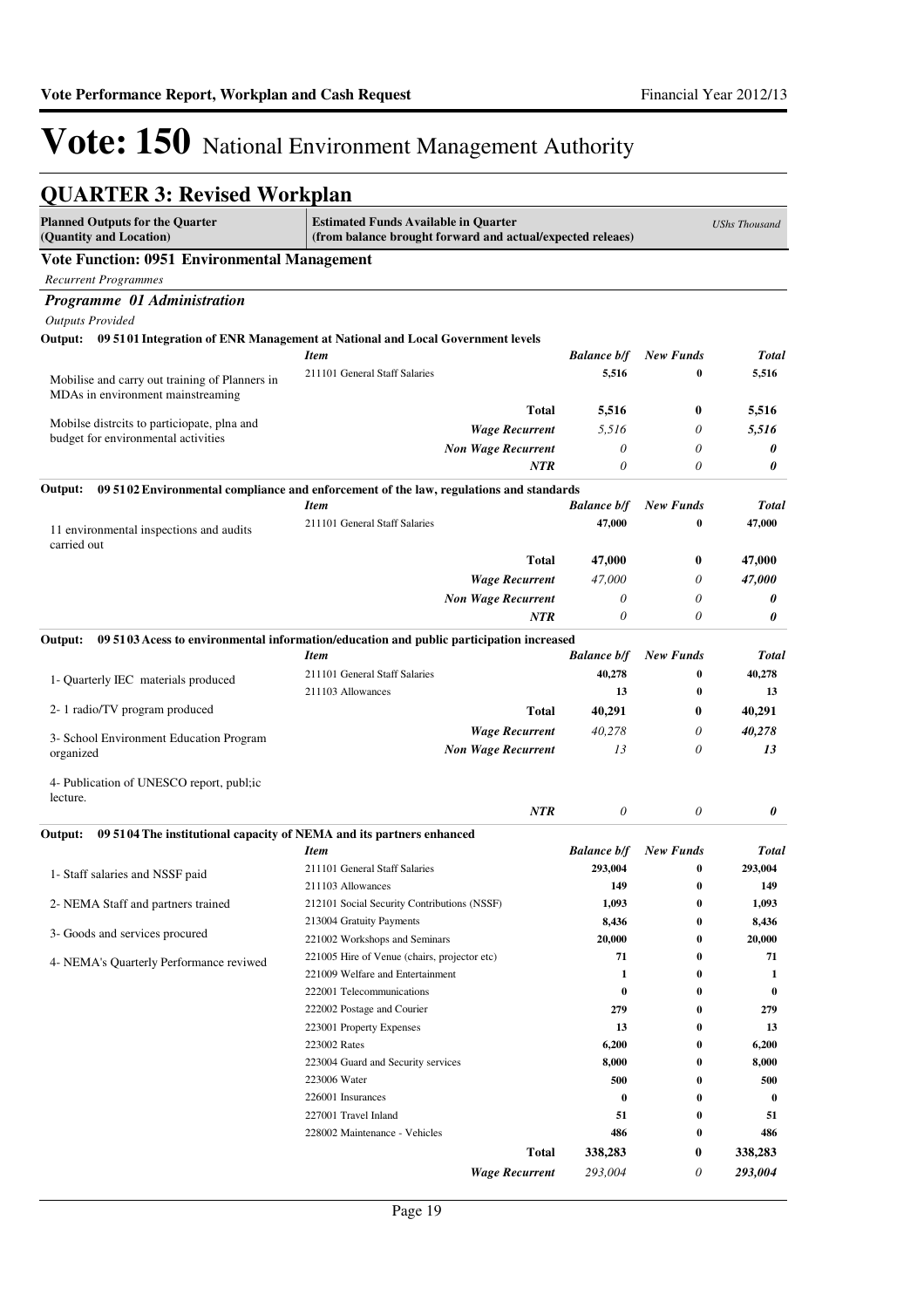| <b>QUARTER 3: Revised Workplan</b>                                           |                                                                                                           |                    |                  |                      |  |
|------------------------------------------------------------------------------|-----------------------------------------------------------------------------------------------------------|--------------------|------------------|----------------------|--|
| <b>Planned Outputs for the Quarter</b><br>(Quantity and Location)            | <b>Estimated Funds Available in Quarter</b><br>(from balance brought forward and actual/expected releaes) |                    |                  | <b>UShs Thousand</b> |  |
| <b>Vote Function: 0951 Environmental Management</b>                          |                                                                                                           |                    |                  |                      |  |
| <b>Recurrent Programmes</b>                                                  |                                                                                                           |                    |                  |                      |  |
| Programme 01 Administration                                                  |                                                                                                           |                    |                  |                      |  |
|                                                                              | <b>Non Wage Recurrent</b>                                                                                 | 45,279             | 0                | 45,279               |  |
|                                                                              | <b>NTR</b>                                                                                                | $\theta$           | $\theta$         | 0                    |  |
| Output:                                                                      | 09 5105 National, regional and international partnerships and networking strengthened                     |                    |                  |                      |  |
|                                                                              | <b>Item</b>                                                                                               | <b>Balance b/f</b> | <b>New Funds</b> | <b>Total</b>         |  |
|                                                                              | 211101 General Staff Salaries                                                                             | 1,278              | 0                | 1,278                |  |
|                                                                              | 227002 Travel Abroad                                                                                      | 9,385              | 0                | 9,385                |  |
|                                                                              | <b>Total</b>                                                                                              | 10,663             | $\bf{0}$         | 10,663               |  |
|                                                                              | <b>Wage Recurrent</b>                                                                                     | 1,278              | 0                | 1,278                |  |
|                                                                              | <b>Non Wage Recurrent</b>                                                                                 | 9,385              | 0                | 9,385                |  |
|                                                                              | <b>NTR</b>                                                                                                | 0                  | 0                | 0                    |  |
| <b>Development Projects</b>                                                  |                                                                                                           |                    |                  |                      |  |
| Project 0126 NEMA                                                            |                                                                                                           |                    |                  |                      |  |
| Capital Purchases                                                            |                                                                                                           |                    |                  |                      |  |
| Output: 09 5171 Acquisition of Land by Government                            |                                                                                                           |                    |                  |                      |  |
|                                                                              |                                                                                                           |                    |                  |                      |  |
|                                                                              |                                                                                                           |                    |                  |                      |  |
|                                                                              |                                                                                                           |                    |                  |                      |  |
|                                                                              | <b>Total</b>                                                                                              | $\bf{0}$           | $\bf{0}$         | $\bf{0}$             |  |
|                                                                              | <b>GoU</b> Development                                                                                    | $\theta$           | 0                | 0                    |  |
|                                                                              | <b>Donor Development</b>                                                                                  | $\theta$           | $\theta$         | 0                    |  |
|                                                                              | <b>NTR</b>                                                                                                | 0                  | 0                | 0                    |  |
| Output:<br>09 5172 Government Buildings and Administrative Infrastructure    |                                                                                                           |                    |                  |                      |  |
|                                                                              |                                                                                                           |                    |                  |                      |  |
|                                                                              |                                                                                                           |                    |                  |                      |  |
|                                                                              | <b>Total</b>                                                                                              | $\bf{0}$           | 1,000,000        | 1,000,000            |  |
|                                                                              |                                                                                                           | 0                  | 0                |                      |  |
|                                                                              | <b>GoU</b> Development                                                                                    |                    |                  | 0<br>1,000,000       |  |
|                                                                              | <b>Donor Development</b><br>NTR                                                                           | 0<br>0             | 1,000,000<br>0   | 0                    |  |
|                                                                              |                                                                                                           |                    |                  |                      |  |
| 09 5178 Purchase of Office and Residential Furniture and Fittings<br>Output: |                                                                                                           |                    |                  |                      |  |
|                                                                              |                                                                                                           |                    |                  |                      |  |
|                                                                              |                                                                                                           |                    |                  |                      |  |
|                                                                              | <b>Total</b>                                                                                              | $\bf{0}$           | $\bf{0}$         | $\bf{0}$             |  |
|                                                                              | <b>GoU</b> Development                                                                                    | 0                  | 0                | 0                    |  |
|                                                                              | <b>Donor Development</b>                                                                                  | $\theta$           | 0                | 0                    |  |
|                                                                              | <b>NTR</b>                                                                                                | $\theta$           | 0                | 0                    |  |
| <b>Outputs Provided</b>                                                      |                                                                                                           |                    |                  |                      |  |
|                                                                              | Output: 09 5101 Integration of ENR Management at National and Local Government levels                     |                    |                  |                      |  |
|                                                                              | <b>Item</b>                                                                                               | <b>Balance b/f</b> | <b>New Funds</b> | <b>Total</b>         |  |
|                                                                              | 221011 Printing, Stationery, Photocopying and Binding                                                     | 28                 | 0                | 28                   |  |
|                                                                              |                                                                                                           |                    |                  |                      |  |
|                                                                              | <b>Total</b>                                                                                              | 37,028             | $\bf{0}$         | 37,028               |  |
|                                                                              | <b>GoU</b> Development                                                                                    | 28                 | 0                | 28                   |  |
|                                                                              | <b>Donor Development</b>                                                                                  | 37,000             | 0                | 37,000               |  |
|                                                                              | NTR                                                                                                       | 0                  | 0                | 0                    |  |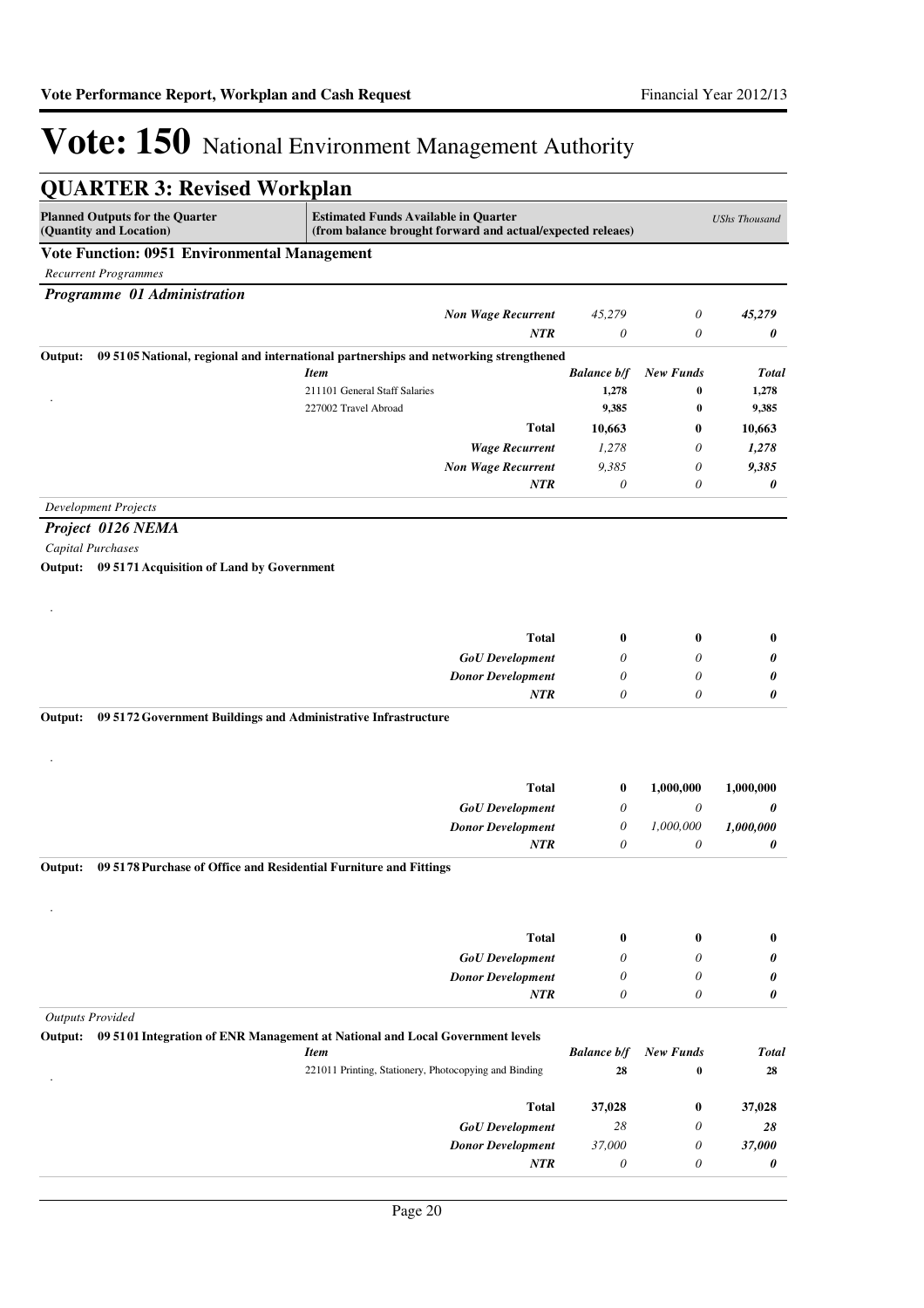| <b>QUARTER 3: Revised Workplan</b>                                                                         |                                                                                                                    |                           |                              |                      |
|------------------------------------------------------------------------------------------------------------|--------------------------------------------------------------------------------------------------------------------|---------------------------|------------------------------|----------------------|
| <b>Planned Outputs for the Quarter</b><br>(Quantity and Location)                                          | <b>Estimated Funds Available in Quarter</b><br>(from balance brought forward and actual/expected releaes)          |                           |                              | <b>UShs Thousand</b> |
| <b>Vote Function: 0951 Environmental Management</b>                                                        |                                                                                                                    |                           |                              |                      |
| <b>Development Projects</b>                                                                                |                                                                                                                    |                           |                              |                      |
| Project 0126 NEMA                                                                                          |                                                                                                                    |                           |                              |                      |
|                                                                                                            | Output: 09 5102 Environmental compliance and enforcement of the law, regulations and standards                     |                           |                              |                      |
| continue with Equipment and operation of the                                                               |                                                                                                                    |                           |                              |                      |
| NEMA field office in the albertine graben                                                                  | <b>Total</b>                                                                                                       | $\bf{0}$                  | $\boldsymbol{0}$             | $\bf{0}$             |
| Continue with EIA reviews in baseline                                                                      | <b>GoU</b> Development                                                                                             | 0                         | 0                            | 0                    |
| verification inspections                                                                                   | <b>Donor Development</b>                                                                                           | $\theta$                  | $\theta$                     | 0                    |
| continue with monitoring and survelience<br>inspection on noise, waste dumping and<br>wetland encroachment |                                                                                                                    |                           |                              |                      |
| issue lienceses in waste strorage and<br>transportion                                                      |                                                                                                                    |                           |                              |                      |
| hold technical committee meetings in EIA<br>biodiversty, soils and pollusion liciences                     |                                                                                                                    |                           |                              |                      |
| Undertake high level inspections                                                                           |                                                                                                                    |                           |                              |                      |
| continue with training and retooling of<br>environmenal protection force.                                  |                                                                                                                    |                           |                              |                      |
|                                                                                                            | <b>NTR</b>                                                                                                         | $\theta$                  | $\theta$                     | 0                    |
| Output:                                                                                                    | 09 5103 Acess to environmental information/education and public participation increased                            |                           |                              |                      |
|                                                                                                            | <b>Item</b><br>211103 Allowances                                                                                   | <b>Balance b/f</b><br>228 | <b>New Funds</b><br>0        | <b>Total</b><br>228  |
| NSOER finalized for publications                                                                           |                                                                                                                    |                           |                              |                      |
|                                                                                                            | <b>Total</b>                                                                                                       | 228                       | $\boldsymbol{0}$             | 228                  |
| 10 new districts trained on DSOER                                                                          | <b>GoU</b> Development                                                                                             | 228                       | 0                            | 228                  |
|                                                                                                            | <b>Donor Development</b>                                                                                           | 0                         | 0                            | 0                    |
|                                                                                                            | <b>NTR</b>                                                                                                         | $\boldsymbol{\theta}$     | 0                            | 0                    |
| Output:                                                                                                    | 09 5104 The institutional capacity of NEMA and its partners enhanced                                               |                           |                              |                      |
|                                                                                                            | <i>Item</i>                                                                                                        |                           | <b>Balance b/f</b> New Funds | Total                |
| Staff gratuity paid                                                                                        | 211102 Contract Staff Salaries (Incl. Casuals, Temporary)<br>221011 Printing, Stationery, Photocopying and Binding | 8,497<br>2,000            | $\bf{0}$<br>0                | 8,497<br>2,000       |
| Goods and services procured                                                                                | 225001 Consultancy Services- Short-term                                                                            | $\bf{0}$                  | 0                            | $\boldsymbol{0}$     |
|                                                                                                            | <b>Total</b>                                                                                                       | 10,497                    | 0                            | 10,497               |
|                                                                                                            | <b>GoU</b> Development                                                                                             | 10,497                    | 0                            | 10,497               |
|                                                                                                            | <b>Donor Development</b>                                                                                           | 0                         | 0                            | 0                    |
|                                                                                                            | NTR                                                                                                                | 0                         | 0                            | 0                    |
|                                                                                                            | <b>GRAND TOTAL</b>                                                                                                 | 489,505                   | 1,000,000                    | 1,489,505            |
|                                                                                                            | <b>Wage Recurrent</b>                                                                                              | 387,075                   | 0                            | 387,075              |
|                                                                                                            | <b>Non Wage Recurrent</b>                                                                                          | 54,677                    | 0                            | 54,677               |
|                                                                                                            | <b>GoU</b> Development                                                                                             | 10,752                    | 0                            | 10,752               |
|                                                                                                            | <b>Donor Development</b>                                                                                           | 37,000                    | 1,000,000                    | 1,037,000            |
|                                                                                                            |                                                                                                                    |                           |                              |                      |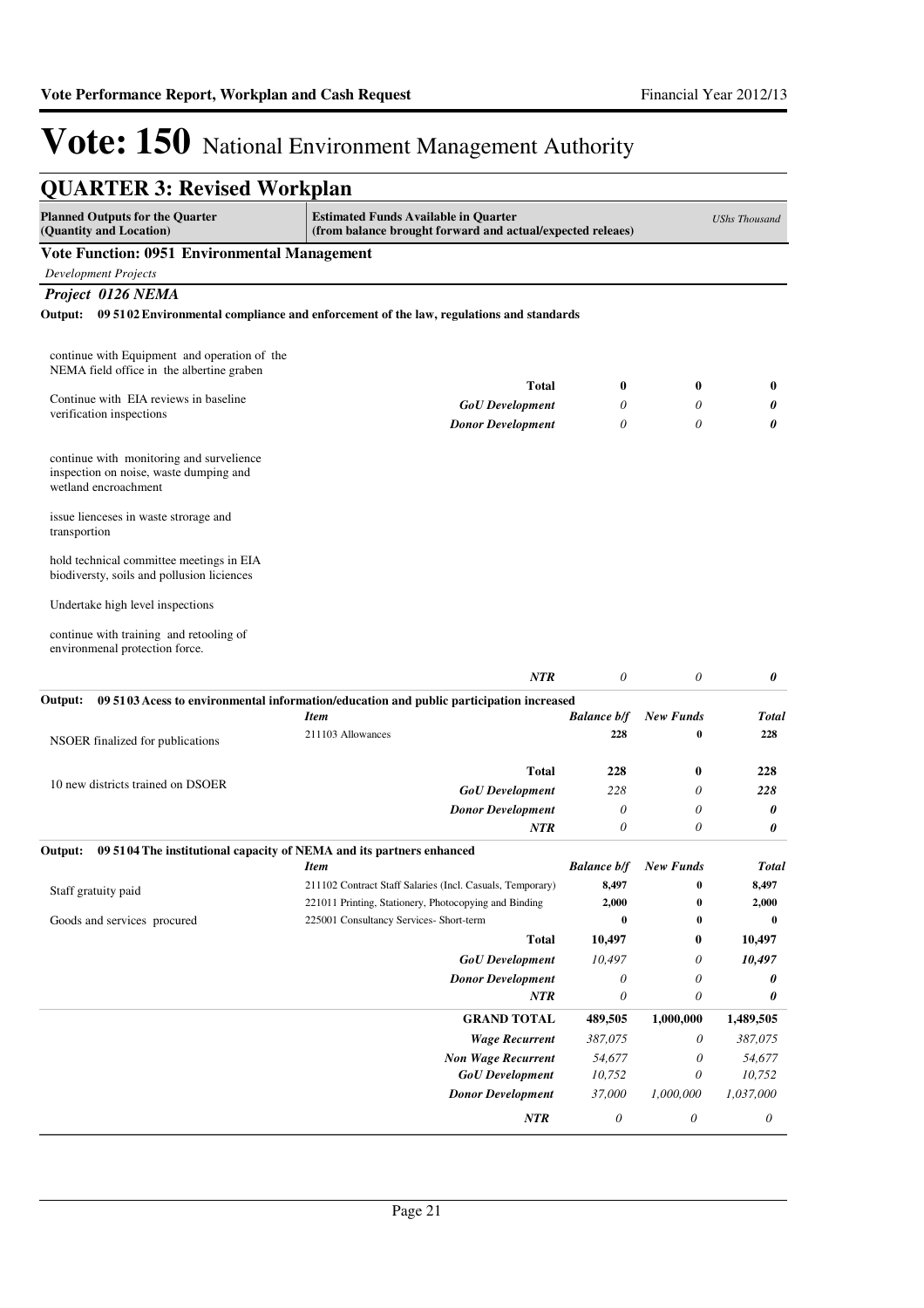## **QUARTER 4: Revised Cashflow Plan**

**Non-Wage Recurrent**

|                                                              | <b>Annual budget</b> Release to | end of O3      | % Budget<br><b>Released</b> | <b>Q4 Cash Requirement</b>                                                                                                                             |          |
|--------------------------------------------------------------|---------------------------------|----------------|-----------------------------|--------------------------------------------------------------------------------------------------------------------------------------------------------|----------|
|                                                              |                                 |                |                             | <b>Total</b>                                                                                                                                           | % Budget |
| PAF                                                          | 0                               | $\overline{0}$ | $0.0\%$                     | $\Omega$                                                                                                                                               | $0.0\%$  |
| Statutory                                                    | 0                               | $\Omega$       | $0.0\%$                     | $\theta$                                                                                                                                               | $0.0\%$  |
| Other                                                        | 2.1105437439                    | 1.71370698     | 81.2%                       | 0.1160767132                                                                                                                                           | 5.5%     |
| <b>Total</b>                                                 | 2.1105437439                    | 1.71370698     | 81.2%                       | 0.1160767132                                                                                                                                           | 5.5%     |
| Reasons for cash requirement greater than 1/4 of the budget: |                                 |                |                             | Some of the recurrent activities in<br>this quarter will be scrapped off<br>following budget cut by<br>parliament to cater for health<br>sector budget |          |
| <b>GoU</b> Development                                       |                                 |                |                             |                                                                                                                                                        |          |
|                                                              | <b>Annual budget</b> Release to | % Budget       |                             | <b>Q4 Cash Requirement</b>                                                                                                                             |          |
|                                                              |                                 | end of O3      | <b>Released</b>             | <b>Total</b><br>% Budget                                                                                                                               |          |
| PAF                                                          | 0                               | $\overline{0}$ | $0.0\%$                     | $\Omega$                                                                                                                                               | $0.0\%$  |
| Other                                                        | 0.97                            | 0.354107889    | 36.5%                       | 0.242923111                                                                                                                                            | 25.0%    |
| <b>Total</b>                                                 | 0.97                            | 0.354107889    | 36.5%                       | 0.242923111                                                                                                                                            | 25.0%    |
| Reasons for cash requirement greater than 1/4 of the budget: |                                 |                |                             | Some of the activities not done in<br>quarter 1 and 2 due to little funds<br>released will be pushed to<br>quarters 3 and 4                            |          |
| <b>Grand Total</b>                                           |                                 |                |                             |                                                                                                                                                        |          |
|                                                              | <b>Annual budget</b> Release to | end of O3      | % Budget<br><b>Released</b> | <b>Q4 Cash Requirement</b>                                                                                                                             |          |
|                                                              |                                 |                |                             | <b>Total</b><br>% Budget                                                                                                                               |          |
| <b>Grand Total</b>                                           | 3.0805437439                    | 2.067814869    | 67.1%                       | 0.3589998242                                                                                                                                           | 11.7%    |